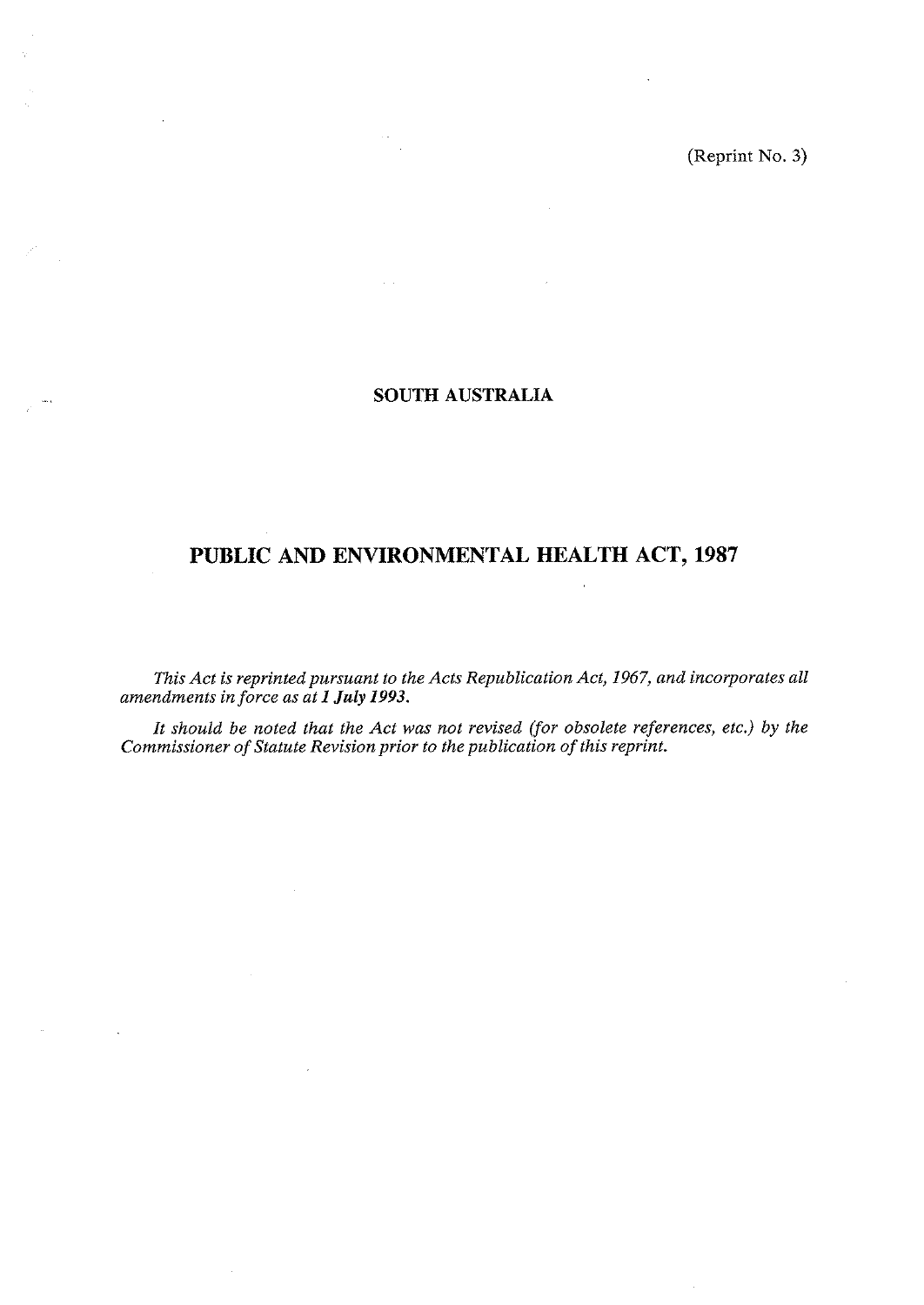## **SUMMARY OF PROVISIONS**

PART 1

#### PRELIMINARY

#### Section

8.

- 1. Short title
- 2. Commencement
- 3. lnterpretation
- 4. Act to bind the Crown

#### PART I1

#### ADMINISTRATION

#### DIVISION 1-GENERAL

- Commission responsible for administration of Act  $\epsilon$ .
- Delegation  $rac{6}{7}$
- Authorized officers

#### DIVISION II-THE PUBLIC AND ENVIRONMENTAL HEALTH COUNClL

- The Public and Environmental Health Council
- $\tilde{9}$ . Term of office of members
- $10<sub>1</sub>$ Conduct of business
- Validity of acts of Council and immunity of members 11.
- Functions of the Council  $12<sup>12</sup>$

#### DIVISION 111-ENFORCEMENT OF PROPER STANDARDS

 $12a$ . Powers and duties of relevant authorities

#### PART Ill

#### PROTECTION OF PUBLIC HEALTH

#### DlVISlON II-PROVISIONS RELATlNG TO SANITATION, DRAINAGE, ETC.

- Prevention of insanitary conditions on premises 15.
- Offence in relation to insanitary conditions on premises 16.
- $17.$ Control of offensive activities
- Discharge of wastes in a public place 18.
- Private thoroughfare  $19$
- Provision of adequate sanitation  $20.$

### DIVISION III-PROTECTION OF WATER SUPPLIES

- Pollution of water  $21.$
- Sources of water supply may be closed  $22$

#### DlVISlON IV-ACTION ON DEFAULT, RECOVERY OF COSTS, ETC.

- 23. Action on default
- Recovery of costs by one person from another 24.

#### DIVISION V-APPEALS

- $25.$ Grounds for, and manner of, appeal
- 26. Constitution of special committee
- 27. Proceedings of review committee
- 28. Determination of an appeal
- 29. Further appeal

#### PART 1V

#### NOTIFlABLE DISEASES AND THE PREVENTION OF INFECTION

#### DIVISION I-NOTIFICATION OF DISEASES

#### 30. Notification

#### DIVISION Il-EXAMINATION AND TREATMENT OF DISEASES

- Power of Commission to require a person to undergo an examination  $31.$
- Power of Commission, in the interests of public health, to detain persons suffering from diseases 32.
- Power of Commission to give directions to persons suffering from diseases 33.
- 34. Right of appeal against a decision of a magistrate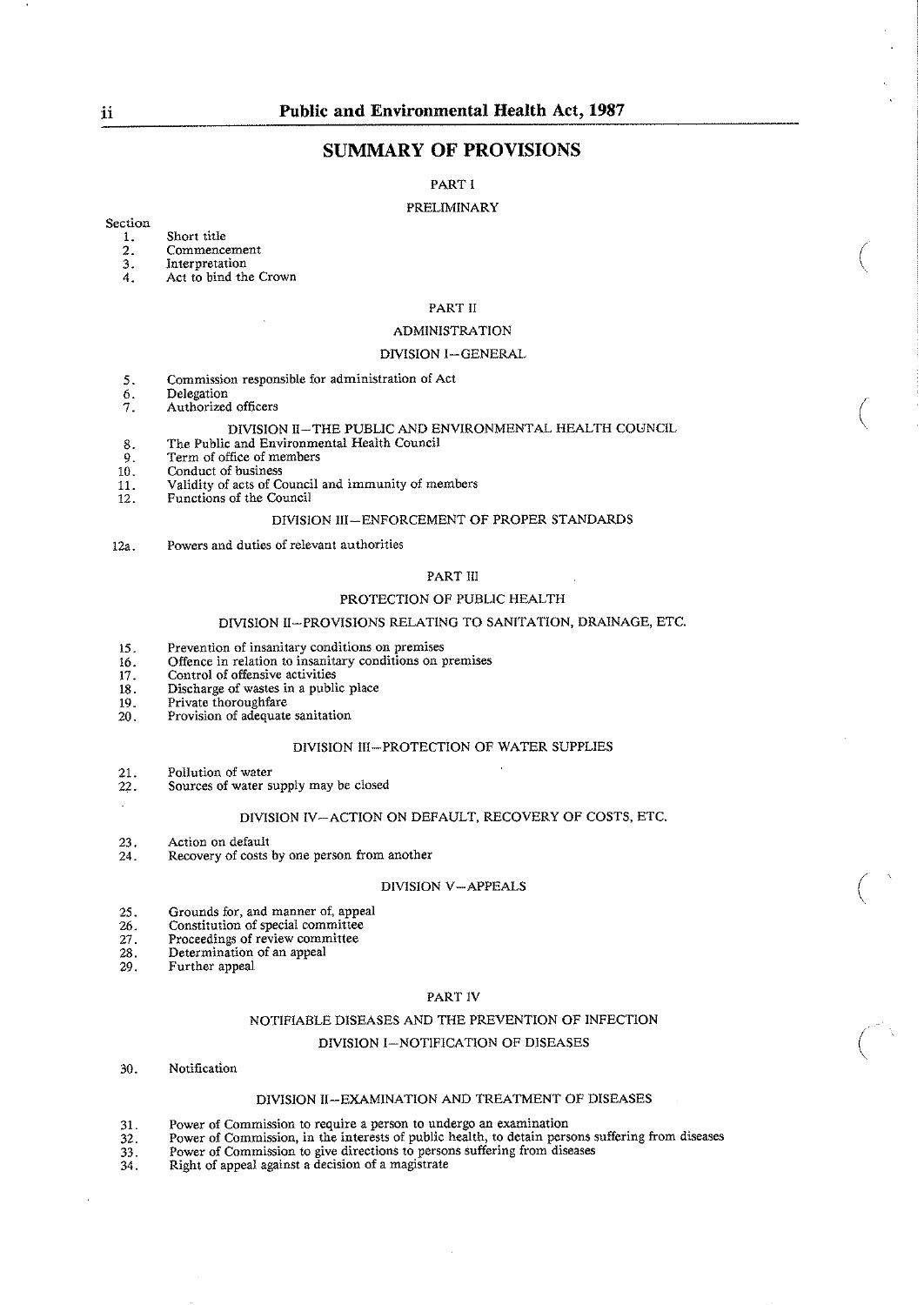### DIVlSION III-CONTROL AND PREVENTION OF INFECTION

- 
- 
- 35. Reporting to local councils *36.* Action to prevent the spread of infection 37. Person infected with disease must prevent transmission to others

### PART V

#### MISCELLANEOUS

Inspections, etc.<br>Councils may appoint officers of health<br>Immunity from liability

Power to require information<br>Confidentiality<br>Provision of certain information<br>Manner of giving notice<br>Person infested with vermin must prevent transmission to others

 $3890$ <br> $40442$ <br> $433$ <br> $443$ <br> $445$ <br> $46$ <br> $47$ Reporting

 $\bar{z}$ 

Offences Offences by bodies corporate Regulations

#### SCHEDULES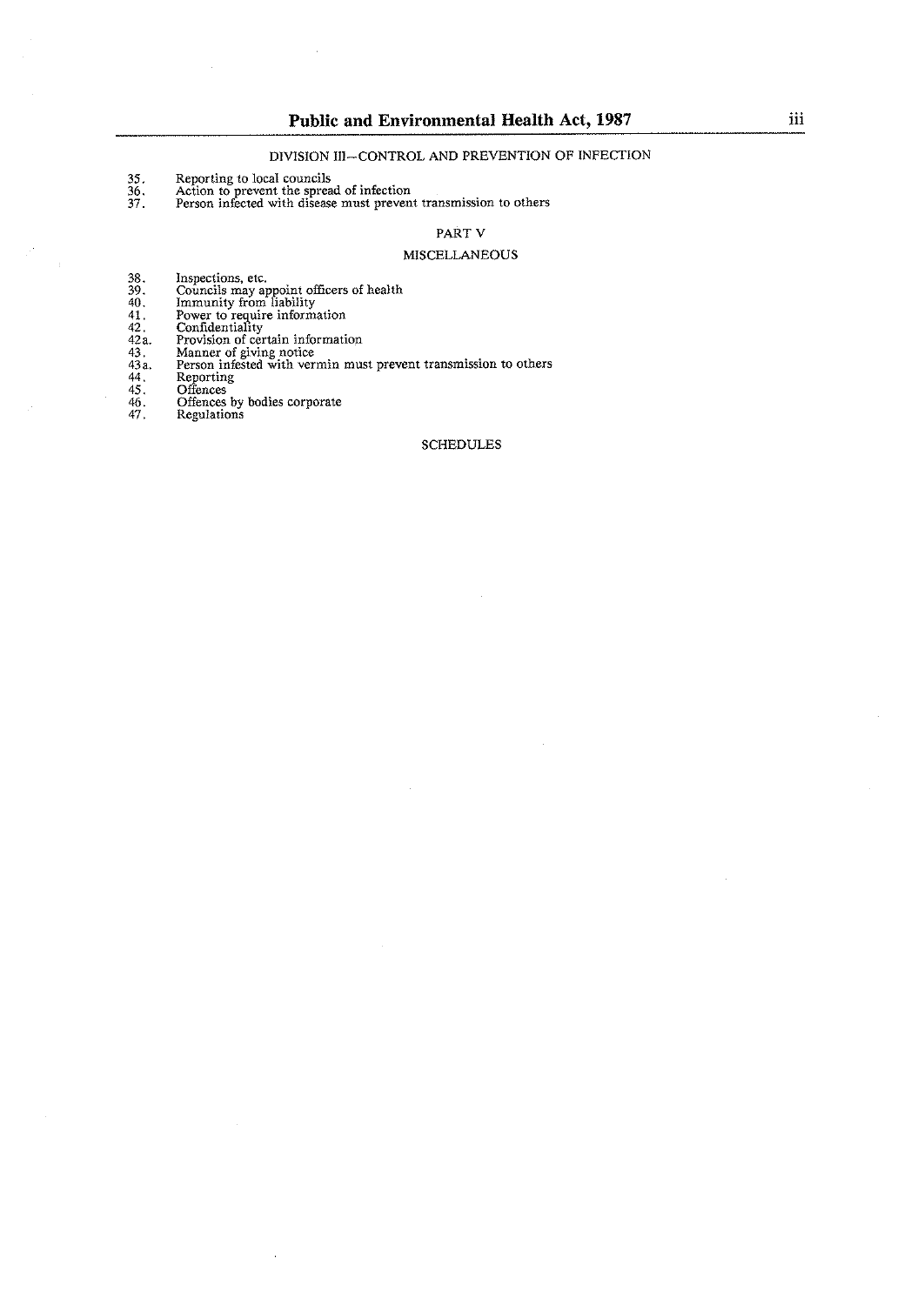$\label{eq:2.1} \mathcal{L}(\mathcal{L}^{\text{max}}_{\mathcal{L}}(\mathcal{L}^{\text{max}}_{\mathcal{L}}),\mathcal{L}^{\text{max}}_{\mathcal{L}}(\mathcal{L}^{\text{max}}_{\mathcal{L}}))$ 

 $\label{eq:2.1} \frac{1}{\sqrt{2}}\left(\frac{1}{\sqrt{2}}\right)^{2} \left(\frac{1}{\sqrt{2}}\right)^{2} \left(\frac{1}{\sqrt{2}}\right)^{2} \left(\frac{1}{\sqrt{2}}\right)^{2} \left(\frac{1}{\sqrt{2}}\right)^{2} \left(\frac{1}{\sqrt{2}}\right)^{2} \left(\frac{1}{\sqrt{2}}\right)^{2} \left(\frac{1}{\sqrt{2}}\right)^{2} \left(\frac{1}{\sqrt{2}}\right)^{2} \left(\frac{1}{\sqrt{2}}\right)^{2} \left(\frac{1}{\sqrt{2}}\right)^{2} \left(\$  $\label{eq:2.1} \mathcal{L}_{\mathcal{A}}(\mathcal{A}) = \mathcal{L}_{\mathcal{A}}(\mathcal{A}) = \mathcal{L}_{\mathcal{A}}(\mathcal{A})$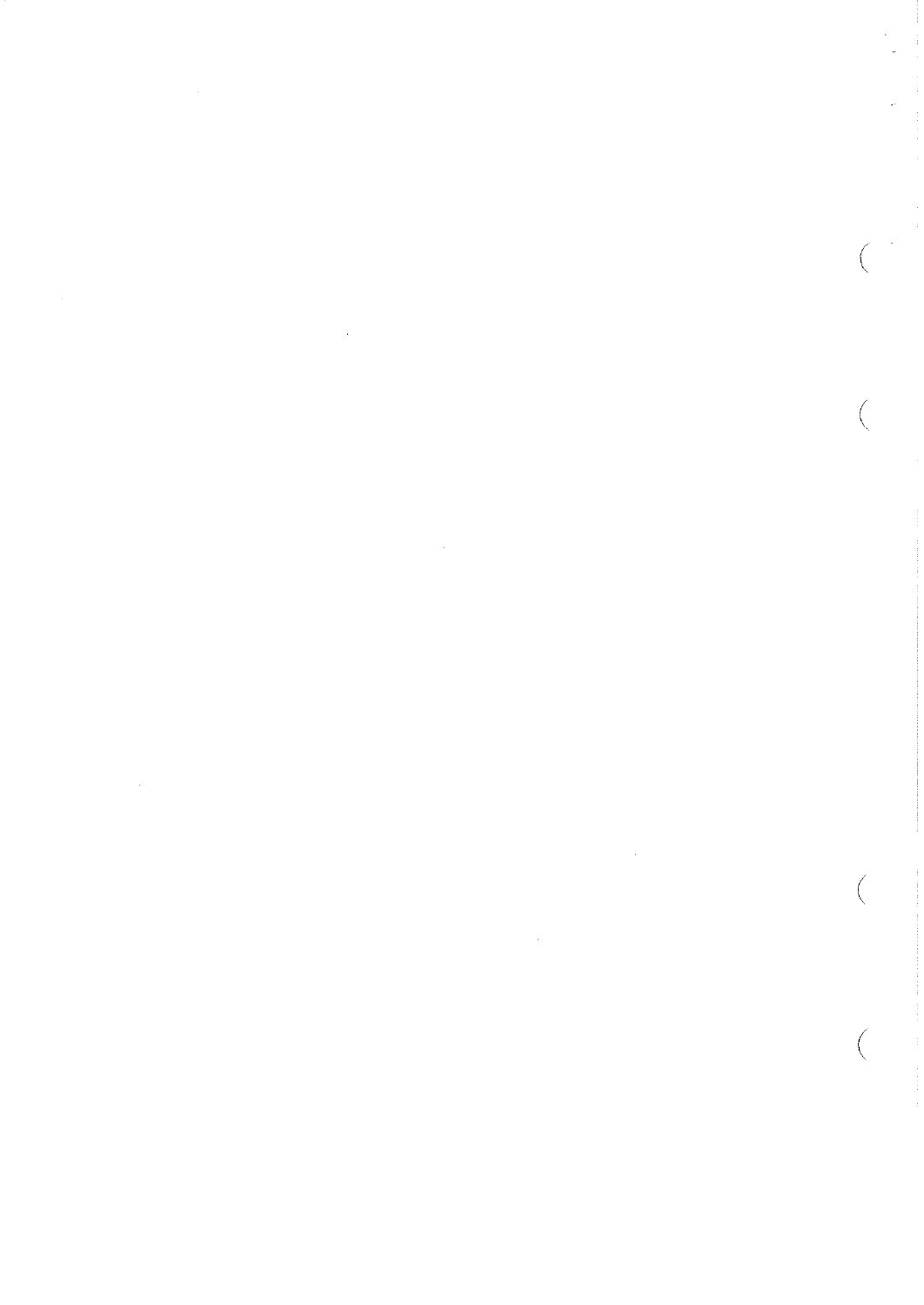# **PUBLIC AND ENVIRONMENTAL HEALTH ACT, 1987**

being

Public and Environmental Health Act, 1987, No. 36 of 1987 [Assented to 23 April 1987]<sup>1</sup>

as amended by

Statutes Amendment (Water Resources) Act 1991 No. 7 of 1991 [Assented to 28 March 1991]<sup>2</sup> Statutes Amendment (Expiation of Offences) Act 1992 No. 71 of 1992 [Assented to 19 November 1992]<sup>3</sup><br>Public and Environmental Health (Review) Amendment Act 1993 No. 9 of 1993 [Assented to 25 March 1993]<sup>4</sup>

## **An Act dealing with public and environmental health; to repeal the Health Act, 1935, the Noxious Trades Act, 1943, and the Venereal Diseases Act, 1947; and for other purposes.**

The Parliament of South Australia enacts as follows:

## PART I

#### PRELIMINARY

#### **Short title**

**1.** This Act may be cited as the *Public and Environmental Health Act, 1987.* 

#### **Commencement**

**2.** (1) This Act will come into operation on a day to be fixed by proclamation.

(2) The Governor may, in a proclamation fixing a day for this Act to come into operation, suspend the operation of specified provisions of this Act until a subsequent day fixed in the proclamation, or a day to be fixed by subsequent proclamation.

#### **Interpretation**

**3. (1)** In this Act, unless the contrary intention appears-

"the authority" means-

*(a)* in relation to a local government area-the local council for that area;

3Carne into operation 1 March 1993: **Gaz.** 18 February 1993, p. 600.

**Note:** 1. **Asterisks indicate repeal or deletion** of **text** 

<sup>&#</sup>x27;came into operation (except ss. 7,13-29,39,44, cl. 2(h), (c) and **(f)** of Third Sched., the repeal of the Noxious Trades Act, 1943, and the repeal of certain sections of the Health Act, 1935) 7 December 1989: **Gaz.** 7 December 1989, p. 1700; remainder of Act (except the repeal of certain other sections of the Health Act, 1935) came into operation 1 July 1991: **Gaz.** 6 June 1991, p. 1774.

<sup>%</sup>ame into operation (except s. 7) 15 July 1991: **Gaz.** 11 July 1991, p. 244.

<sup>4~</sup>ame into operation 1 July 1993: **Gaz.** 1 July 1993, p. 196.

**<sup>2.</sup> For the legislative history of the Act see Appendix** 1. **Entries appearing** h **the Appendix in bold type indicate the amendments incorporated sfnce the last reprlnt.**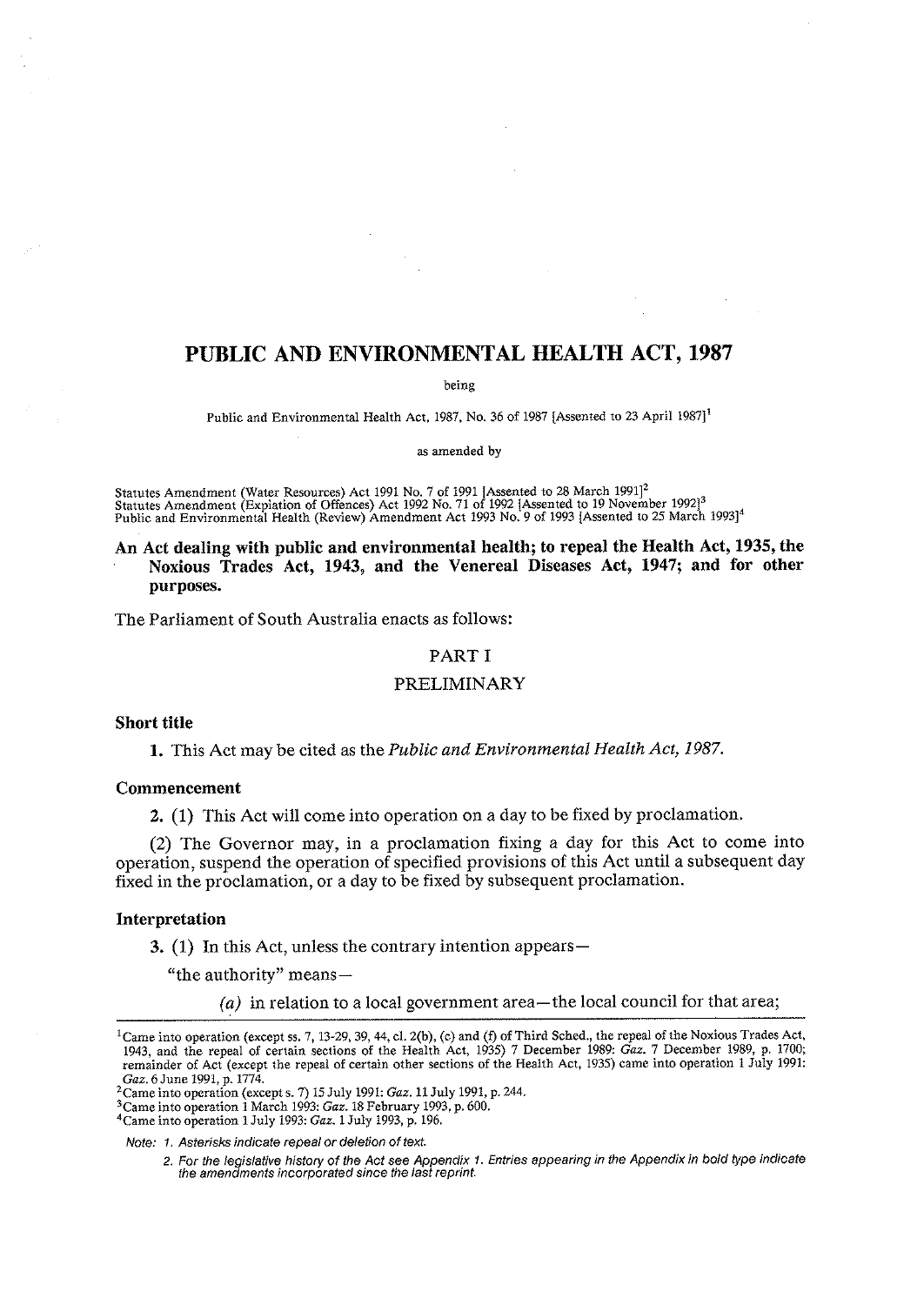and

*(b)* in relation to a part of the State that is not within a local government area-the Commission,

(but where powers are withdrawn from a local council and vested in the Commission or the Commission is, by agreement with a local council, discharging duties of the council, a reference to the authority in relation to those powers or duties is a reference to the Commission rather than that council):

"authorized officer" means a person-

*(a)* holding an appointment as an authorized officer under Part 11;

or

*(b)* authorized by the Commission to exercise the powers of an authorized officer under this Act:

"building" includes a structure:

"child" means a person under the age of 16 years:

"the Commission" means the South Australian Health Commission:

"controlled notifiable disease" means-

*(a)* a notifiable disease included in the second schedule;

or

- (b) a notifiable disease prescribed by regulation to be a controlled notifiable disease:
- "controlling authority" means a controlling authority constituted under the *Local Government Act, 1934:*
- "the Council" means the Public and Environmental Health Council constituted under Part II:
- "director" of a body corporate includes any member of the governing body of the body corporate:

"local council" means a council constituted under the *Local Government Act, 1934:* 

"medical practitioner" means a legally qualified medical practitioner:

"notifiable disease" means-

*(a)* a communicable disease included in the first schedule;

or

- *(b)* a communicable disease prescribed by regulation to be a notifiable disease:
- "occupier", in relation to premises, means a person who has, or is entitled to, possession or control of the premises and includes a person who is in charge of the premises:

"owner", in relation to premises, includes an occupier of the premises:

- "place of public assembly" includes a building (in public or private ownership) at which more than 20 persons gather on a regular or irregular basis:
- "pollution", in relation to water, connotes a degree of impurity that renders the water unfit for human consumption: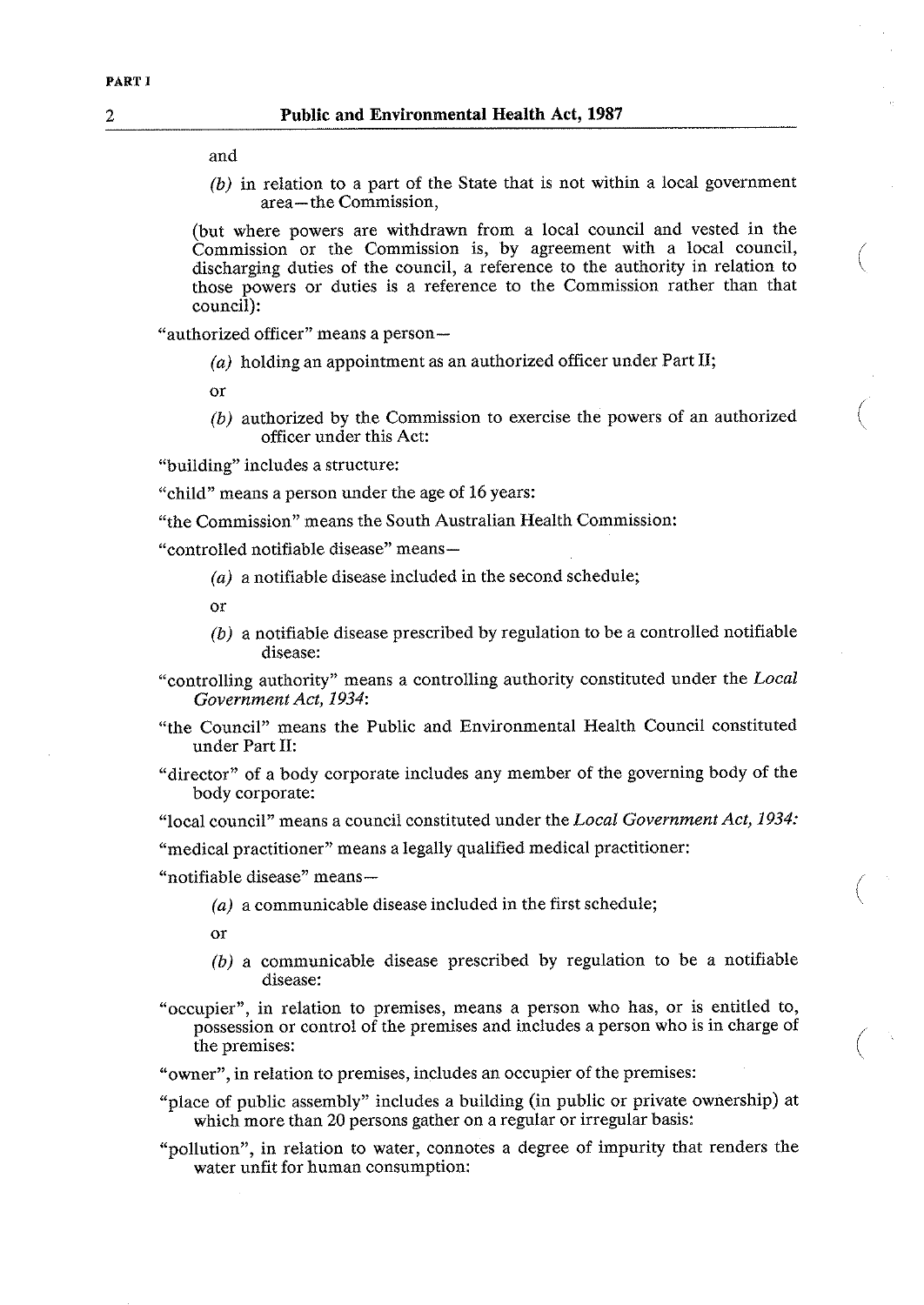"premises" means-

*(a)* any land, building or place (including a public place, or a movable building or structure);

or

*(b)* a part of premises:

"public place" includes a place to which the public ordinarily has access:

"refuse" includes rubbish and other forms of waste material:

"vehicle" includes an aircraft or vessel:

"vermin" includes lice, fleas and mites:

- "waste control system" means any system that provides for the collection, treatment or disposal of human, commercial or industrial waste through-
	- *(a)* a drainage or sewerage system;
	- *(b)* a system of pipes, pumps, appliances, plant or storage or treatment facilities that deals with the waste in solid or liquid form, or in a combination of both;
	- $\alpha$ r
	- $(c)$  a system that incorporates the use of biological, chemical or artificial means, or any combination of such means, to collect, treat or dispose of the waste, or any residues,

and includes any fixture, fitting, appliance, plant or process associated with any such system but does not include any system of a class excluded by regulation from the ambit of this definition:

"water supply" includes any natural or artificial accumulation or source of water.

- (2) Premises are in an insanitary condition if-
	- *(a)* the condition of the premises gives rise to a risk to health;
	- *(b)* the premises are so filthy or neglected that there is a risk of infestation by rodents or other pests;
	- (c) the condition of the premises is such as to cause justified offence to the owner of any land in the vicinity;
	- *(d)* offensive material or odours are emitted from the premises;
	- or
	- *(e)* the premises are for some other reason justifiably declared by the authority to be in an insanitary condition.

*Note: FOP definition of divisional penalties (and divisional expiation fees) see Appendix 2.* 

### **Act to bind the Crown**

4. This Act binds the Crown.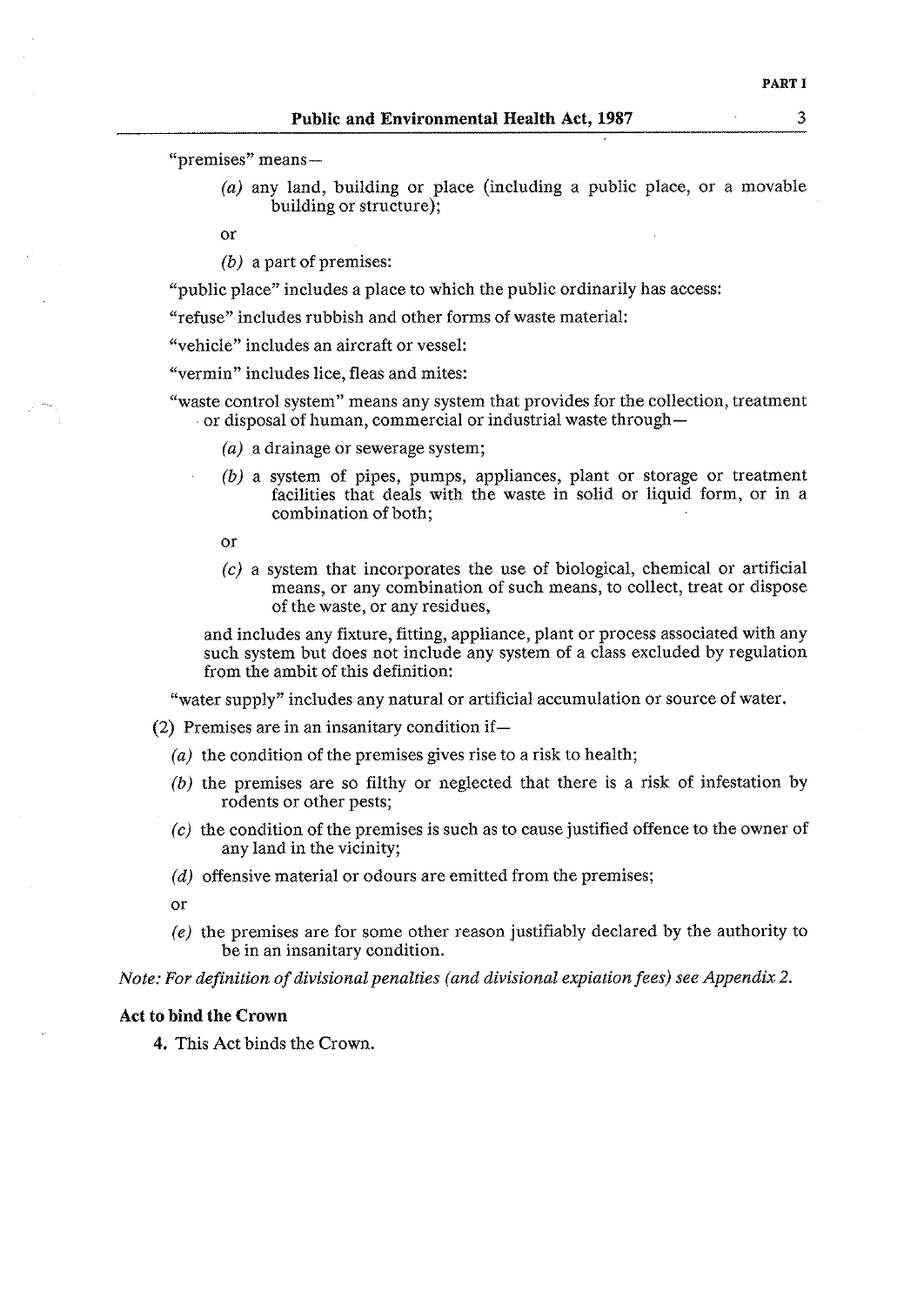### PART II

## ADMINISTRATION

## DIVISION I-GENERAL

### **Commission responsible for administration of Act**

5. (1) Subject to this Act, the Commission is responsible for the administration and enforcement of this Act throughout the State.

(2) The Commission is, in relation to the administration and enforcement of this Act, subject to the control and direction of the Minister.

## **Delegation**

*6.* (1) The Commission or a local council may, by instrument in writing, delegate any of its powers or functions under this Act.

(la) A power or function delegated under this section may, if the instrument of delegation so provides, be further delegated.

(2) A delegation under this section-

- *(a)* may be absolute or conditional;
- *(b)* does not derogate from the powers of the Commission or the local council itself;

and

*(c)* is revocable at will.

**(3)** No delegation may be made to a local council under this section without the concurrence of the local council.

(4) The Commission must not revoke a delegation made to a local council under this section without first consulting with the local council.

### **Authorized officers**

**7.** (1) Authorized officers may be appointed by the Commission or a local council.

(2) Subject to subsection (3), a person is not eligible for appointment as an authorized officer unless the person-

*(a)* holds qualifications approved by the Commission;

 $\alpha$ r

*(b)* held, immediately before the commencement of this Act, an appointment as an officer or health surveyor under the *Health Act, 1935.* 

(3) Where, in the opinion of the Commission, a local council cannot reasonably be expected to appoint a qualified person as an authorized officer, the local council may, with the consent of the Commission, appoint a person as an authorized officer even though he or she does not comply with subsection (2).

(4) The Commission must not appoint an officer or employee of a local council as an authorized officer unless the local council consents to the appointment.

(5) Every authorized officer must be furnished with a certificate of authority and the certificate must be produced by the authorized officer on demand.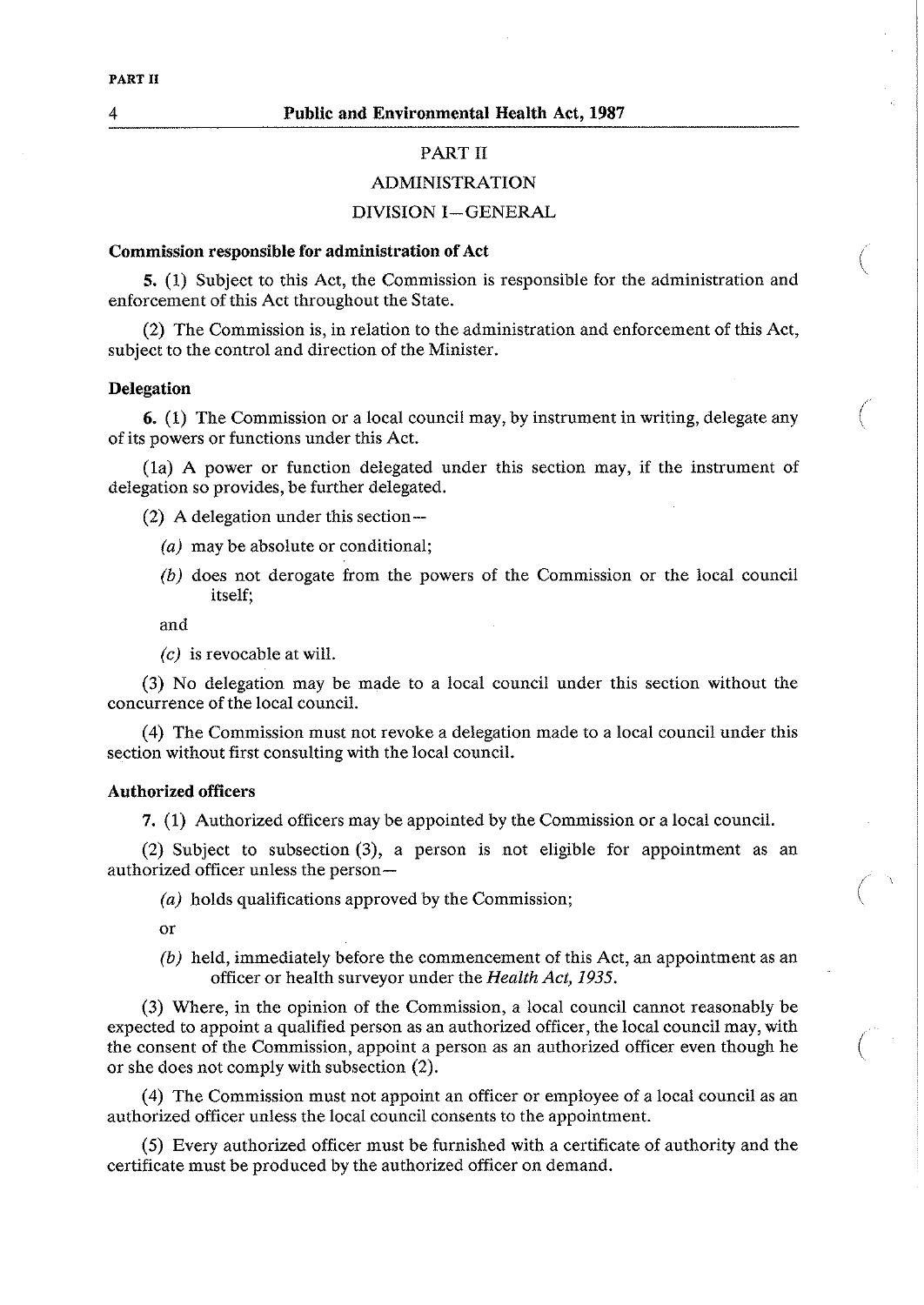DIVISION 11-THE PUBLIC AND ENVIRONMENTAL HEALTH COUNCIL

#### **The Public and Environmental Health Council**

**8. (1)** The Public and Environmental Health Council is established.

(2) The Council will consist of six members appointed by the Governor, of whom-

- *(a)* one (the presiding member) will be a member of the staff of the Commission;
- *(b)* two will be persons selected by the Minister from a panel of five nominated by the Executive Council of the Local Government Association of South Australia;
- *(c)* two will be persons nominated by the Commission, being persons who are qualified in, and have extensive experience in, public and environmental health;

and

(d) one will be an officer or employee of a local council, selected by the Minister from a panel of three nominated by the Australian Institute of Health Surveyors (South Australian Division).

**(3)** Where the Minister, by notice in writing, requests a body to make nominations for the purposes of this section, and the body fails to make the nominations within the time allowed in the notice, a person may be appointed to the Council on the Minister's nomination and that member will be taken to have been appointed on the nomination of the body in default.

(4) The Governor may appoint a suitable person to be the deputy of a member of the Council, and the deputy may, in the absence of that member, act as a member of the Council.

(5) The provisions of this section relating to the qualification and nomination of a member extend to a deputy to that member.

## **Term of office of members**

**9. (1)** Subject to this section, a member of the Council will be appointed for a term of three years.

(2) Of the first members of the Council to be appointed, the following will be appointed for a term of two years-

- *(a)* one of the persons appointed on the nomination of the Local Government Association of South Australia;
- *(b)* one of the persons appointed on the nomination of the Commission on account of their qualifications and experience in public and environmental health;

and

(c) the person appointed on the nomination of the Australian Institute of Health Surveyors (South Australian Division).

(3) A member of the Council is, on the expiration of a term of office, eligible for reappointment.

- (4) The Governor may remove a member of the Council from office if the member-
	- *(a)* becomes mentally or physically incapable of carrying out official duties satisfactorily;

or

*(b)* is guilty of neglect of duty or dishonourable conduct.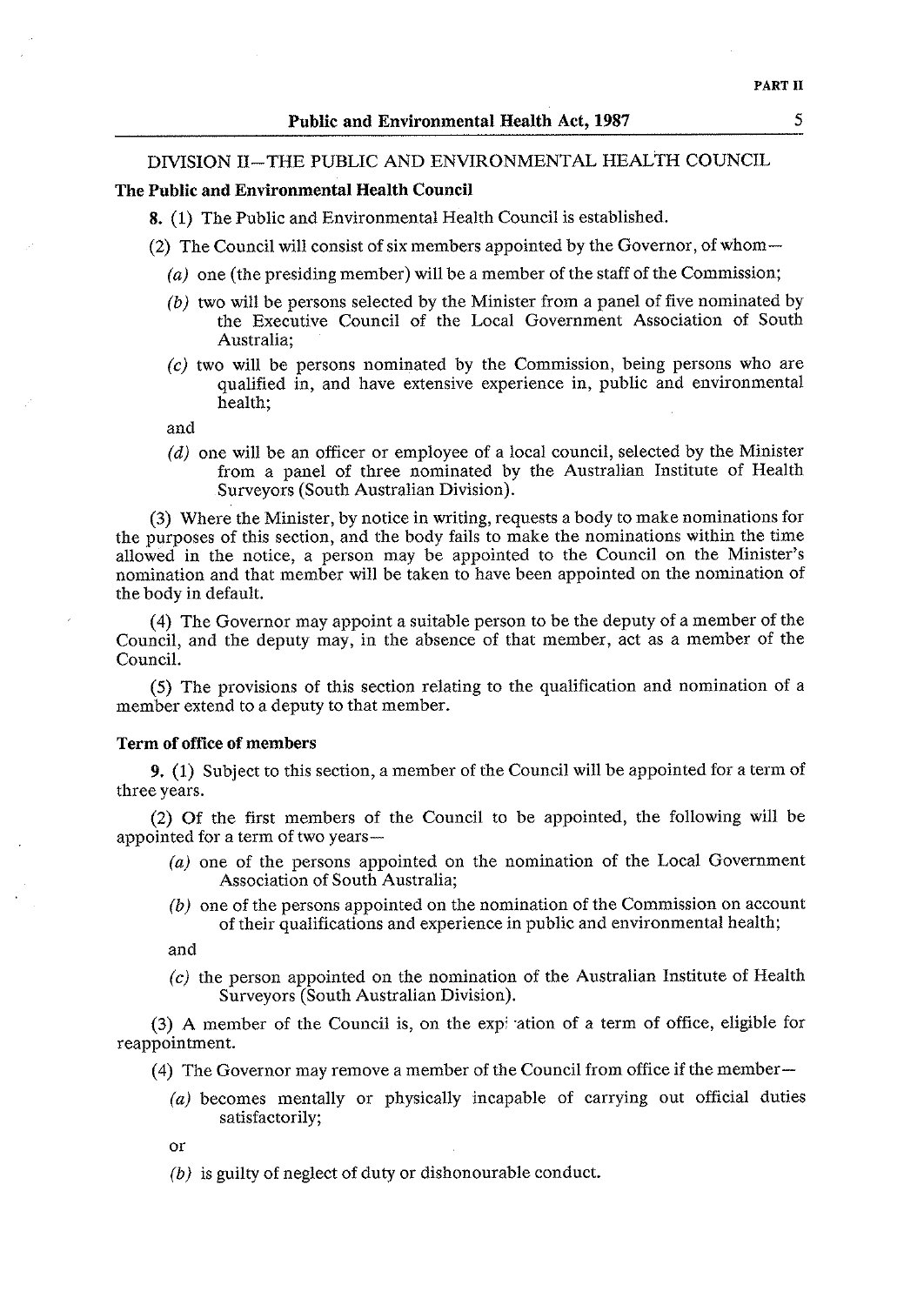(5) The office of a member of the Council becomes vacant if the member-

- *(a)* dies;
- *(b)* completes a term of office and is not reappointed;
- (c) resigns by written notice addressed to the Minister;
- or
- (d) is removed from office by the Governor pursuant to subsection (4).

(6) On the office of a member of the Council becoming vacant, a person must be appointed to that office in accordance with this Act (but a person who is to fill a casual vacancy in the office of a member will only be appointed for the balance of the term of the person's predecessor).

## **Conduct of business**

10. (1) The presiding member will, if present at a meeting of the Council, preside at that meeting and, in the absence of that member, his or her deputy will preside.

(2) If a person is not available to preside at a meeting of the Council in accordance with subsection (1), the members present may elect one of their number to preside at the meeting.

(3) Four members constitute a quorum of the Council.

(4) A decision carried by a majority of the votes cast by the members present at a meeting of the Council is a decision of the Council.

(5) Each member present at a meeting of the Council is entitled to one vote on a question arising for decision at the meeting and, in the event of an equality of votes, the person presiding is entitled to a second, or casting, vote.

(6) Subject to this Act, the business of the Council may be conducted in such manner as it determines.

#### **Validity of acts of Council and immunity of members**

11. (1) An act or proceeding of the Council is not invalid by reason only of a vacancy in its membership or a defect in the appointment of a member.

(2) No liability attaches to a member of the Council for an act or omission by that member or the Council in good faith in the exercise, performance or discharge, or purported exercise, performance or discharge, of the member's or the Council's powers, functions or duties under this Act.

(3) A liability that would, but for subsection (2), lie against a member of the Council lies against the Crown.

#### **Functions of the Council**

**12.** (1) The functions of the Council are-

- *(a)* to report (on its own initiative or at .,,e request of the Commission or the Minister) to the Commission or the Minister on any matter relating to public or environmental health;
- *(b)* to initiate, carry out or oversee programmes and activities designed to improve or promote public and environmental health;
- $(c)$  to promote or, with the approval of the Minister, conduct inquiries into any aspect of public and environmental health;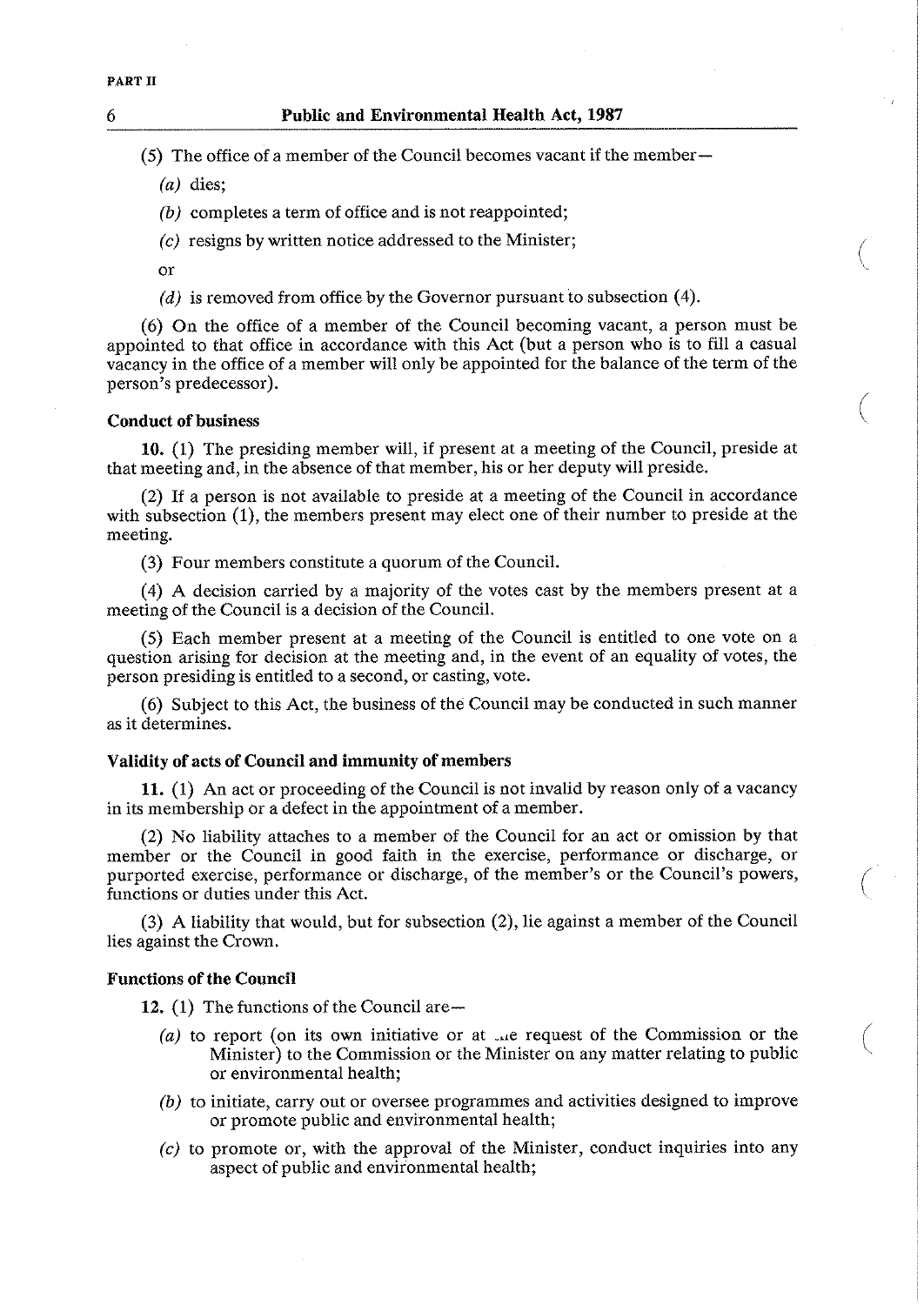## **Public and Environmental Health Act, 1987** 7

- (d) to keep the operation, administration and enforcement of this Act under review and to recommend to the Minister any legislative or administrative change that appears necessary or appropriate;
- *(e)* to consider and report to the Minister on regulations proposed to be made under this Act;
- (f) to carry out any other function or duty assigned to the Council by the Minister or by or under this Act.

(2) The Council may establish such committees and sub-committees as it thinks fit (which may, but need not consist of, or include, members of the Council) to advise it on any aspect of its functions under this Act.

(3) The Council may, by instrument in writing, delegate any of its powers or functions under this Act.

(4) A delegation under subsection **(3)-** 

- *(a)* may be absolute or conditional;
- *(b)* does not derogate from the powers of the Council itself;

and

(c) is revocable at will.

## DIVISION III-ENFORCEMENT OF PROPER STANDARDS

## **Powers and duties of relevant authorities**

**12a. (1)** It is the duty of the Commission-

*(a)* to promote proper standards of public and environmental health in the State generally;

and

- *(b)* without derogating from the powers of a local council under this Act (hut subject to this section), to take adequate measures to ensure that the provisions of this Act are observed within the State.
- (2) Subject to this section, it is the duty of a local council-
	- *(a)* to promote proper standards of public and environmental health in its area;
	- *(b)* to take adequate measures to ensure that the provisions of Part I11 are observed in its area;

and

- $(c)$  to take reasonable steps-
	- (i) to prevent the occurrence and spread of notifiable diseases within its area;

and

(ii) to prevent any infestation or spread of vermin, rodents or other pests within its area.

(3) If, in the opinion of the Council, a local council has failed to discharge its duty under this section, the Council must consult with the local council in relation to the matter.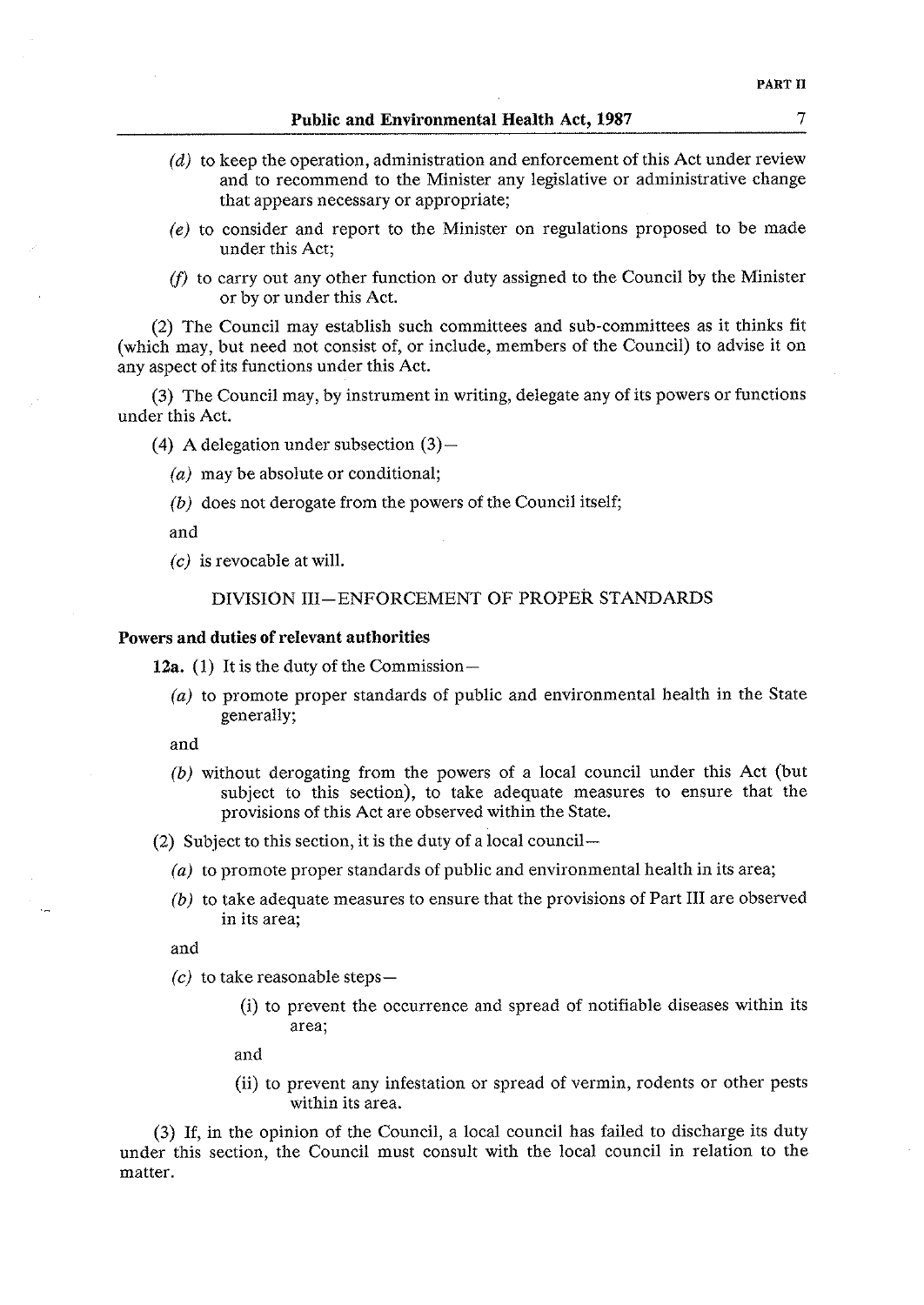8 **Public and Environmental Health Act. 1987** 

(4) If, after taking action to comply with subsection (3), the Council considers that the matter remains unresolved, the Council may take such action as appears appropriate.

(5) Without limiting the generality of subsection (4), the Council may, by notice in the *Gazette,* withdraw powers from a local council and transfer them to the Commission. (5) Without limiting the generality of subsection (4), the Council may, by notice in<br>
Gazette, withdraw powers from a local council and transfer them to the Commission.<br>
(6) Before taking action under subsection (5)-<br>
(a)

- $(a)$  the Council must, by notice in writing-
	- (i) inform the local council of its proposed course of action (setting out the grounds on which that action is proposed);
	- and
	- (ii) invite the local council to make written submissions in relation to the matter;

and  $\left($ 

 $(b)$  if the local council so requests in written submissions to the Council-the Council must discuss the matter with a delegation representing the local council.

(7) The Council must, as soon as is reasonably practicable after publishing a notice under subsection (5), furnish the local council with written reasons for its decision.

(8) The Commission may recover as a debt costs and expenses reasonably incurred in exercising powers transferred under subsection (5) from the local council from which the powers are withdrawn.

(9) The Council may, by subsequent notice in the *Gazette,* revoke a notice under subsection (5).

(10) The Commission may agree to discharge on behalf of a local council any part of its duty under subsection (2).

(11) An agreement under subsection (10) may be made subject to conditions and limitations.

 $(12)$  Where the Commission enters into an agreement under subsection  $(10)$ , the Commission is, to the extent contemplated by the agreement, vested with the powers of the local council in respect of which the agreement is made.

(13) A breach of duty under this section does not give rise to any civil liability.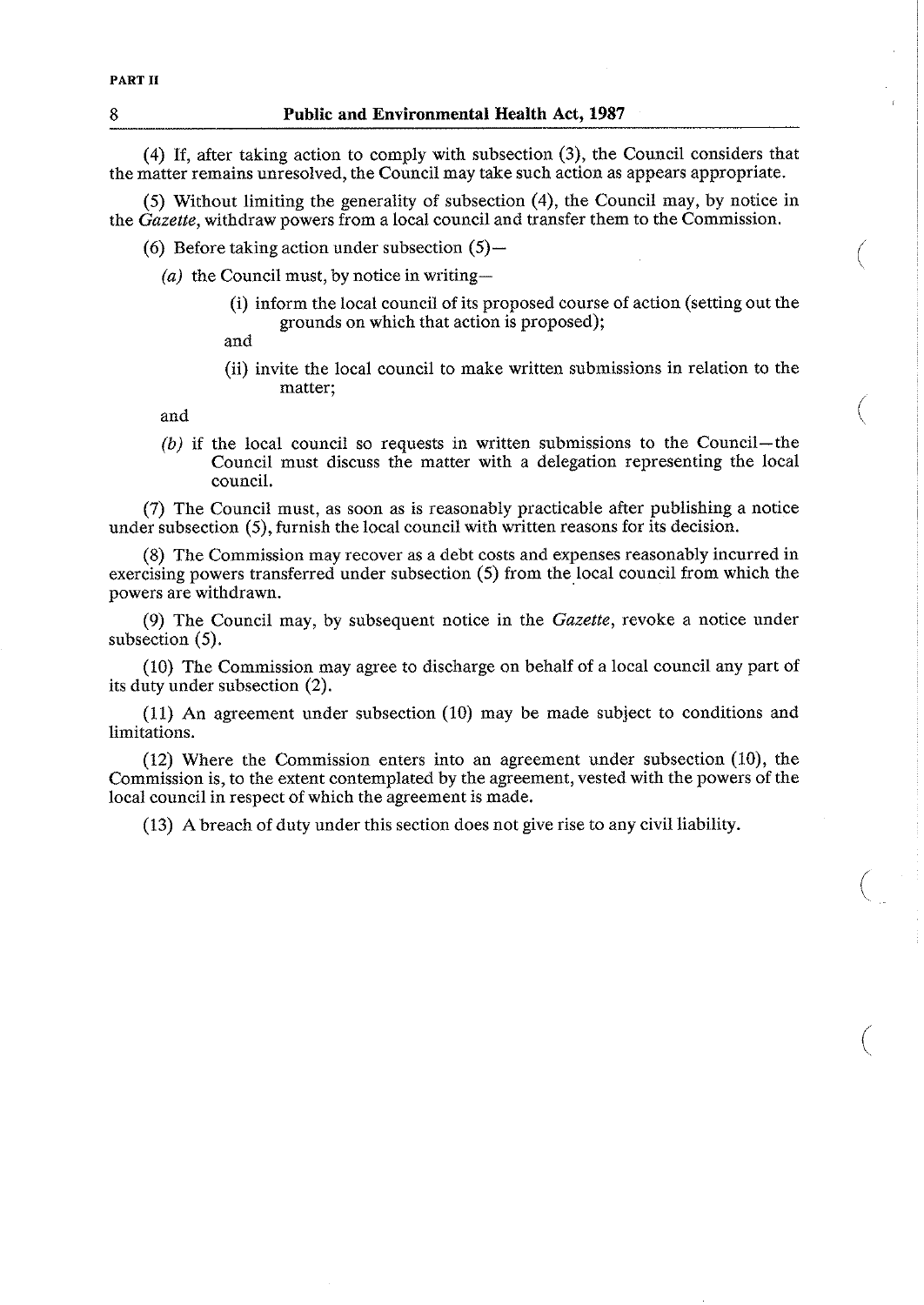#### PART III

#### PROTECTION OF PUBLIC HEALTH

.<br>N  $\mathbf{r}$  $\overline{\mathbf{x}}$  $\mathbf{u}$  $\Delta t$ sk Š. s.

## DIVISION 11-PROVISIONS RELATING TO SANITATION, DRAINAGE, ETC.

### Prevention of insanitary conditions on premises

15. (1) If premises are in an insanitary condition, the authority may, by notice in writing, require an owner of the premises or any other person who is apparently responsible for causing the insanitary condition or allowing the insanitary condition to occnr-

*(a)* to take specified action to improve the condition of the premises;

 $\alpha$ <sup>r</sup>

*(b)* to desist from a specified activity to which the condition of the premises is apparently attributable.

(2) If residential premises are, by reason of their insanitary condition, unfit for human habitation, the authority may include in a notice under subsection (I), a direction that, after a date specified in the notice, the premises must not be occupied until-

*(a)* specified action to render the premises fit for human habitation has been taken;

and

*(b)* the authority is satisfied that the premises are fit for human habitation.

**(3)** A person to whom a notice under subsection (I) is addressed shall not, without reasonable excuse, fail to comply with the notice.

Penalty: Division 5 fine.

Expiation fee: Division 6 fee.

(4) Where a notice under subsection (1) includes a direction under subsection (2), the authority must have a copy of the notice affixed to a conspicuous part of the premises to which it relates.

(5) A person shall not, knowing that a direction exists under subsection (2), occupy premises in contravention of that direction.

Penalty: Division 6 fine.

Expiation fee: Division 7 fee.

(6) The authority may, by further notice in writing, vary or revoke a notice given under this section.

### Offence in relation to insanitary conditions on premises

**16.** (1) If premises are in an insanitary condition, any person who is responsible for causing the condition or allowing the condition to occur is guilty of an offence.

Penalty: Division 5 fine.

Expiation fee: Division 6 fee.

(2) It is a defence to a charge for an offence against subsection (1) to prove that there is a reasonable excuse for the condition of the premises.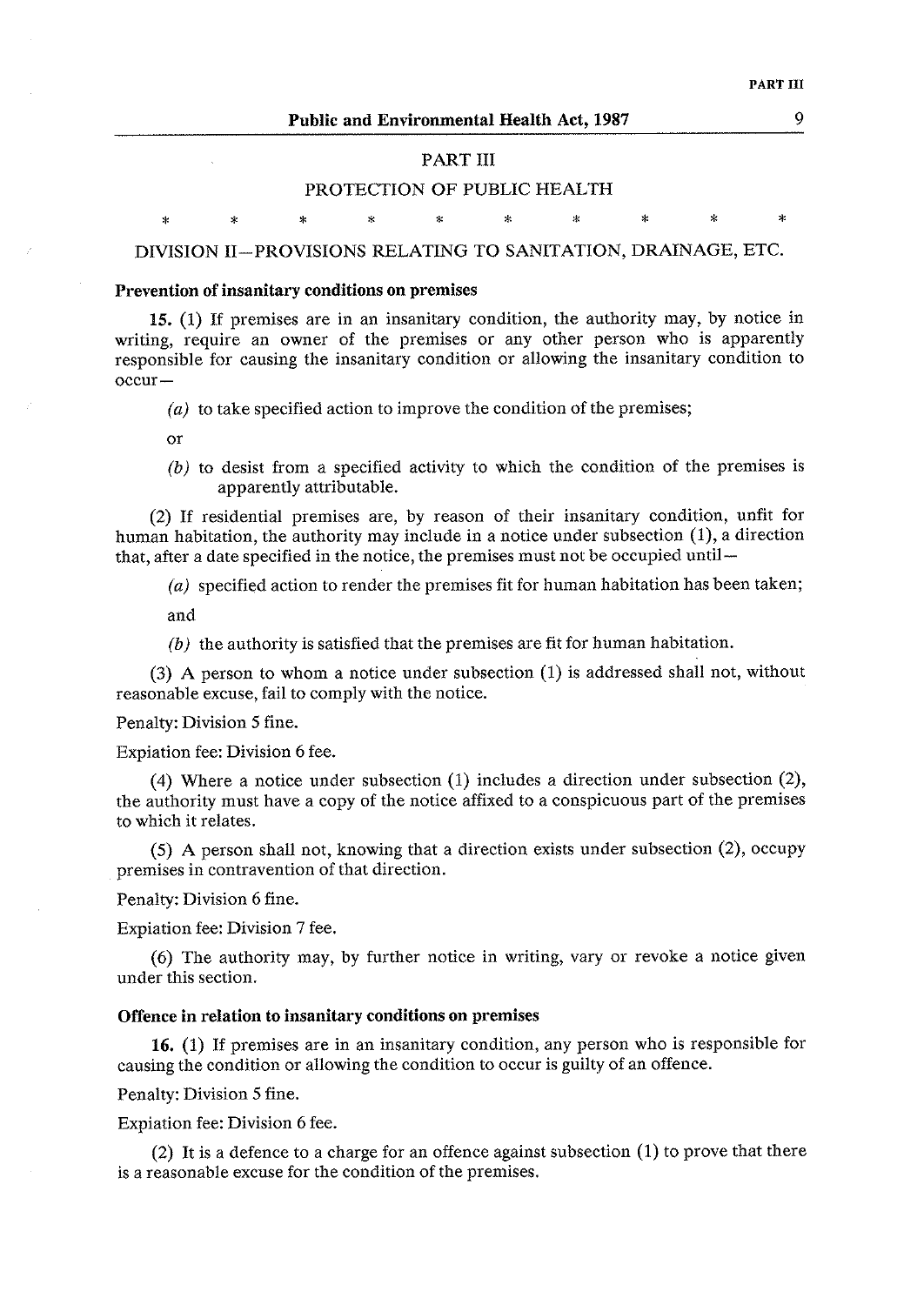### Control of offensive activities

**17.** (1) If an activity-

*(a)* gives rise to a risk to health;

or

*(b)* results in the emission of offensive material or odours,

the authority may, by notice in writing to the person responsible for the activity, require that person to desist from the activity or to observe requirements stipulated in the notice in relation to the carrying on of the activity.

(2) A person who, without reasonable excuse, fails to comply with a notice under subsection  $(1)$  is guilty of an offence.

Penalty: Division 5 fine.

Expiation fee: Division 6 fee.

## Discharge of wastes in a public place

**18.** (1) **A** person who discharges waste into a public place is guilty of an offence. Penalty: Division 3 fine.

(2) A person who, without lawful permission, discharges waste into premises of which he or she is not an owner is guilty of an offence.

Penalty: Division 3 fine.

(3) The authority may, by notice in writing, require the owner to take specified action (immediately or within a period specified in the notice)-

*(a)* to prevent the discharge or potential discharge of waste from those premises into a public place or other premises;

or

*(b)* to remove waste discharged by the owner into a public place or other premises.

(4) A person to whom a notice under subsection (3) is addressed shall not, without reasonable excuse, fail to comply with the notice.

Penalty: Division 3 fine.

Expiation fee: Division *6* fee.

(5) The authority may, by further notice in writing, vary or revoke a notice given under this section.

#### Private thoroughfare

**19.** (1) The owner of a private thoroughfare shall keep the thoroughfare clean and free of refuse.

Penalty: Division 6 fine.

Expiation fee: Division 7 fee.

(2) Where the owner of a private thoroughfare fails to comply with subsection (I), the authority may, by notice in writing, require the owner to take specified action to remedy the default within such time as the authority allows in the notice.

(3) A person to whom a notice under subsection (2) is addressed shall not, without reasonable excuse, fail to comply with the notice.

Penalty: Division 6 fine.

Expiation fee: Division 7 fee.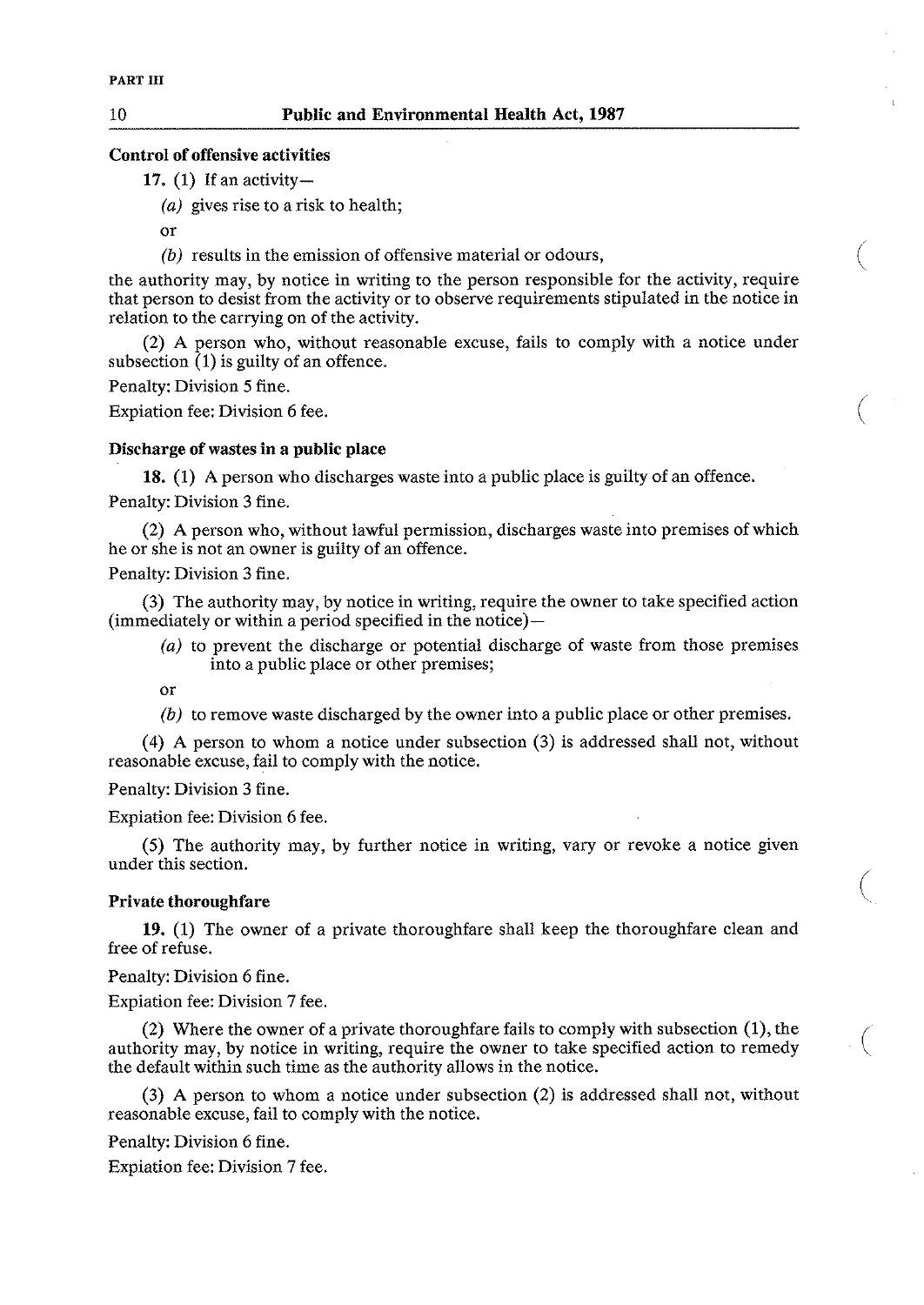#### **Public and Environmental Health Act, 1987** 11

(4) The authority may, by further notice in writing, vary or revoke a notice given under this section.

 $(5)$  In this section-

"private thoroughfare" means a private street, road, lane, footway, alley, court or thoroughfare that the public is allowed to use.

## **Provision of adequate sanitation**

**20.** (1) Where the authority is of the opinion that premises have inadequate facilities for sanitation or personal hygiene, the authority may, by notice in writing, require an owner of the premises to take such action as the authority thinks necessary, and specifies in the notice, to provide adequate facilities within such time, and in such manner, as is specified in the notice.

(2) A person to whom a notice under subsection (1) is addressed shall not, without reasonable excuse, fail to comply with the notice.

Penalty: Division 6 fine.

Expiation fee: Division 7 fee.

(3) The authority may, by further notice in writing, vary or revoke a notice given under this section.

(4) The owner of a building that is used as a place of public assembly shall keep the building clean and properly ventilated.

Penalty: Division 6 fine.

Expiation fee: Division 7 fee.

## DIVISION 111-PROTECTION OF WATER SUPPLIES

## **Pollution of water**

**21.** (1) A person who pollutes a water supply is guilty of an offence.

Penalty: Division 1 fine.

(2) If the authority is of the opinion that a water supply may become polluted in consequence of a particular activity, the authority may, by notice in writing addressed to the person responsible for the activity, require the person-

*(a)* to take specified action to prevent pollution of the water supply within such time as the authority specifies in the notice;

or

(b) to desist from the activity.

(3) A person to whom a notice under subsection (2) is addressed shall not, without reasonable excuse, fail to comply with the notice.

Penalty: Division 1 fine.

(4) The authority may, by further notice in writing, vary or revoke a notice given under this section.

- (5) This section does not apply to, or in relation to  $-$ 
	- *(a)* the pollution of water supply that is authorized by or under the *Water Resources Act 1990:*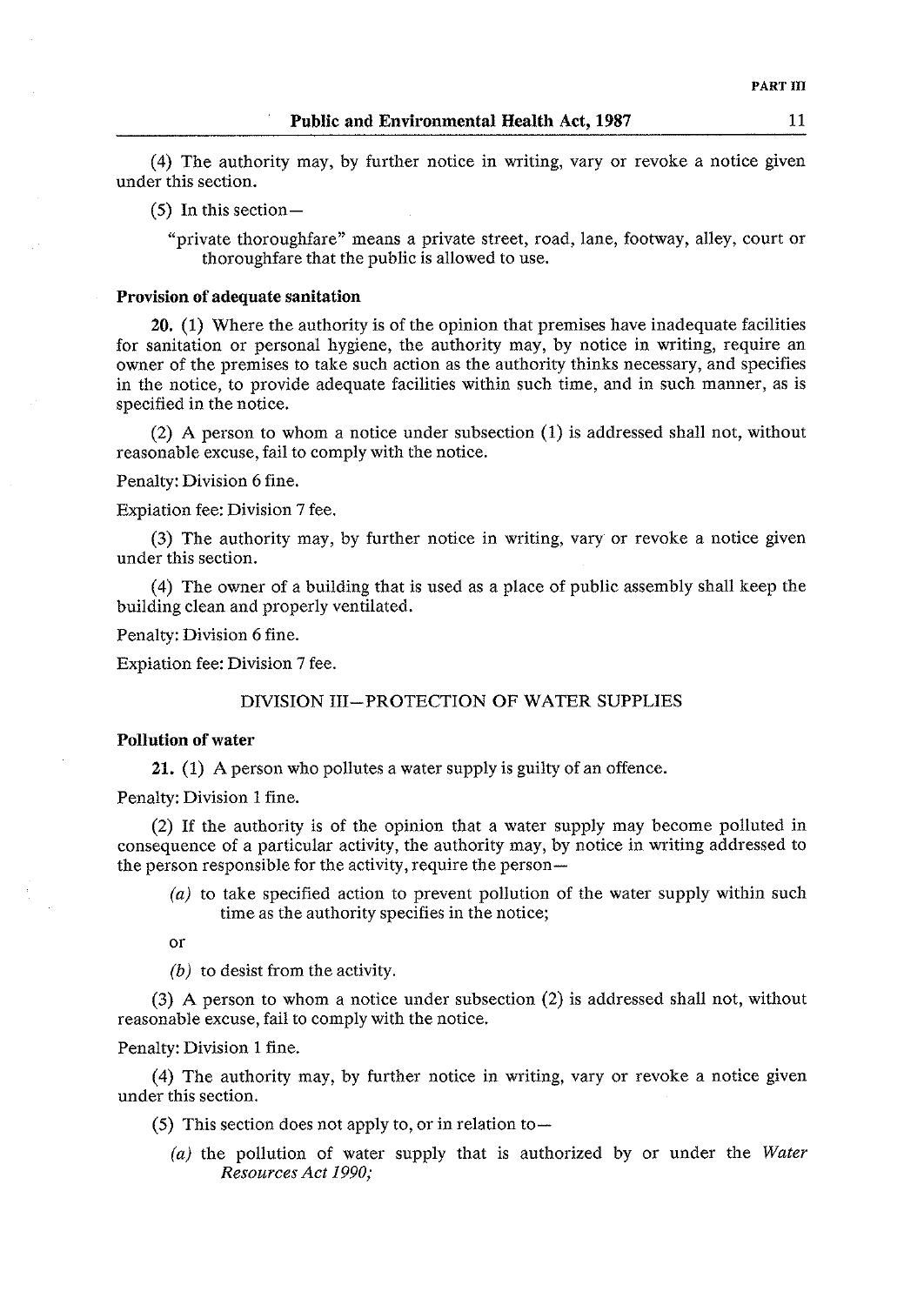- (b) a person in relation to the pollution of a water supply if that person is exempted by or under the *Water Resources Act 1990* from the operation of Division I1 of Part V of that Act in relation to the pollution of that water supply;
- *(c)* the pollution of a water supply if the pollution does not constitute an offence under the *Water Resources Act 1990* because of a regulation under that Act declaring that the Act, or a particular provision of the Act, does not apply to, or in relation to, the water supply.

## **Sources of water supply may be closed**

**22.** (1) If the authority is of the opinion that a water supply is polluted and that action is necessary under this subsection to prevent human consumption of the water, it may, by notice published in the *Gazette,* restrict or prohibit the taking of water from that water supply, or the use of water taken from that water supply, for human consumption.

(2) A person, knowing that a notice has been given under subsection (I), shall not, without reasonable excuse, contravene the notice.

Penalty: Division 4 fine.

(3) The authority may, by further notice in the *Gazette,* vary or revoke a notice given under this section.

DIVISION IV-ACTION ON DEFAULT, RECOVERY OF COSTS, ETC.

## **Action on default**

**23.** (1) Where the requirements of a notice under this Part are not complied with, the authority may cause the requirements to be carried out.

(2) A person authorized to do so by the authority may enter premises at any reasonable time for the purposes of carrying out the requirements of a notice, but shall not break into the premises unless authorized to do so by warrant of a justice.

(3) A justice may issue a warrant under subsection  $(2)$  if satisfied, by affidavit or other sworn evidence, that the warrant is reasonably required in the circumstances of the case.

(4) The authority may recover the costs and expenses reasonably incurred in exercising the powers under subsection (1) from the person who failed to comply with the notice, as a debt.

(5) Any costs and expenses reasonably incurred in exercising powers under subsection (1) in respect of land will be a charge against the land and may be recovered as if they were rates in arrear.

## **Recovery of costs by one person from another**

**24.** Where-

*(a)* a person is required by a notice under this Part to take any action;

and

*(b)* the circumstances out of which the requirement arose are attributable to the act or default of another,

the person may recover the amount of the costs and expenses reasonably incurred in complying with the notice from that other person as a debt.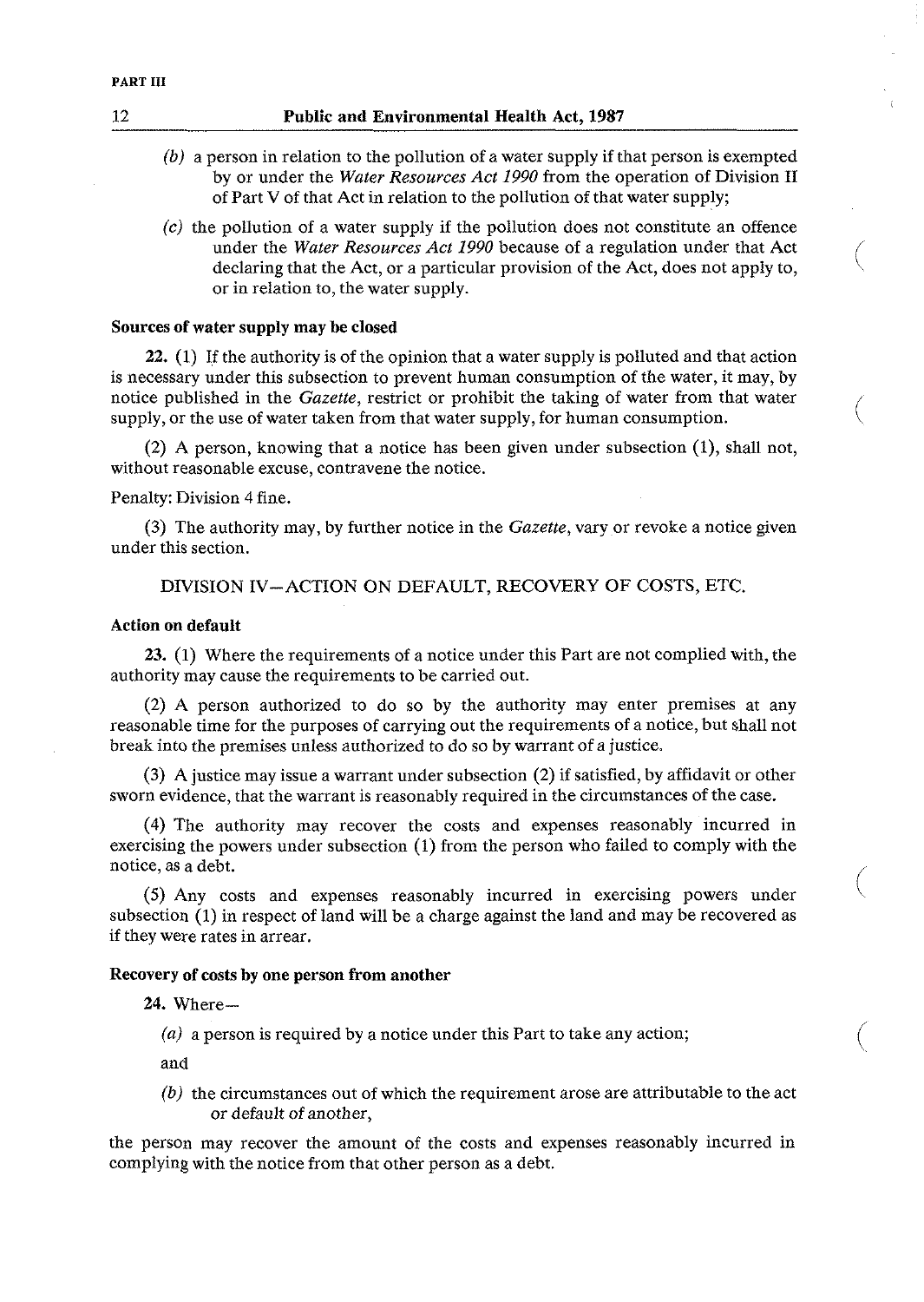## DIVISION V-APPEALS

#### **Grounds for, and manner of, appeal**

25. (1) A person may appeal against a requirement imposed under this Part.

(2) An appeal under this section lies to the Council and must be instituted by a written notice of appeal setting out, in detail, the grounds of appeal.

(3) An appeal must be instituted within 14 days of the requirement being imposed under this Part unless the Council, in its discretion, allows an extension of time for instituting the appeal.

(4) Subject to a determination by the Council to the contrary in relation to a particular appeal, where an appeal has been instituted, the requirement appealed against is suspended until the appeal has been determined or withdrawn.

(5) An appeal under this section is to be conducted as a full review of the matter to which the appeal relates.

(6) An appeal under this section must be dealt with as expeditiously as possible.

## **Constitution of special committee**

*26.* (1) An appeal will be heard and determined by a review committee, constituted by the Council, consisting of-

- (a) the member of the staff of the Commission appointed to the Council (who will preside);
- (b) one of the members of the Council who were appointed on the nomination of the Local Government Association of South Australia;

and

(c) either one of the members of the Council who were appointed on the nomination of the Commission on account of their qualifications and experience in public and environmental health or the member of the Council appointed on the nomination of the Australian Institute of Health Surveyors (South Australian Division).

(2) A decision in which two members of a review committee concur is a decision of the Council and takes effect without further action by the Council.

#### **Proceedings of review committee**

**27.** (1) For the purposes of dealing with an appeal, a review committee may adopt such procedures as it thinks appropriate.

(2) A party is entitled to appear personally or, with leave of the committee, by representative, in proceedings before a review committee.

**(3)** A review committee may proceed to determine an appeal in the absence of a party if the party has had notice of the time and place of the proceedings and fails to appear.

(4) In any proceedings before a review committee, the review committee is not bound by the rules of evidence but may inform itself upon any matter relating to the proceedings in such manner as it thinks fit.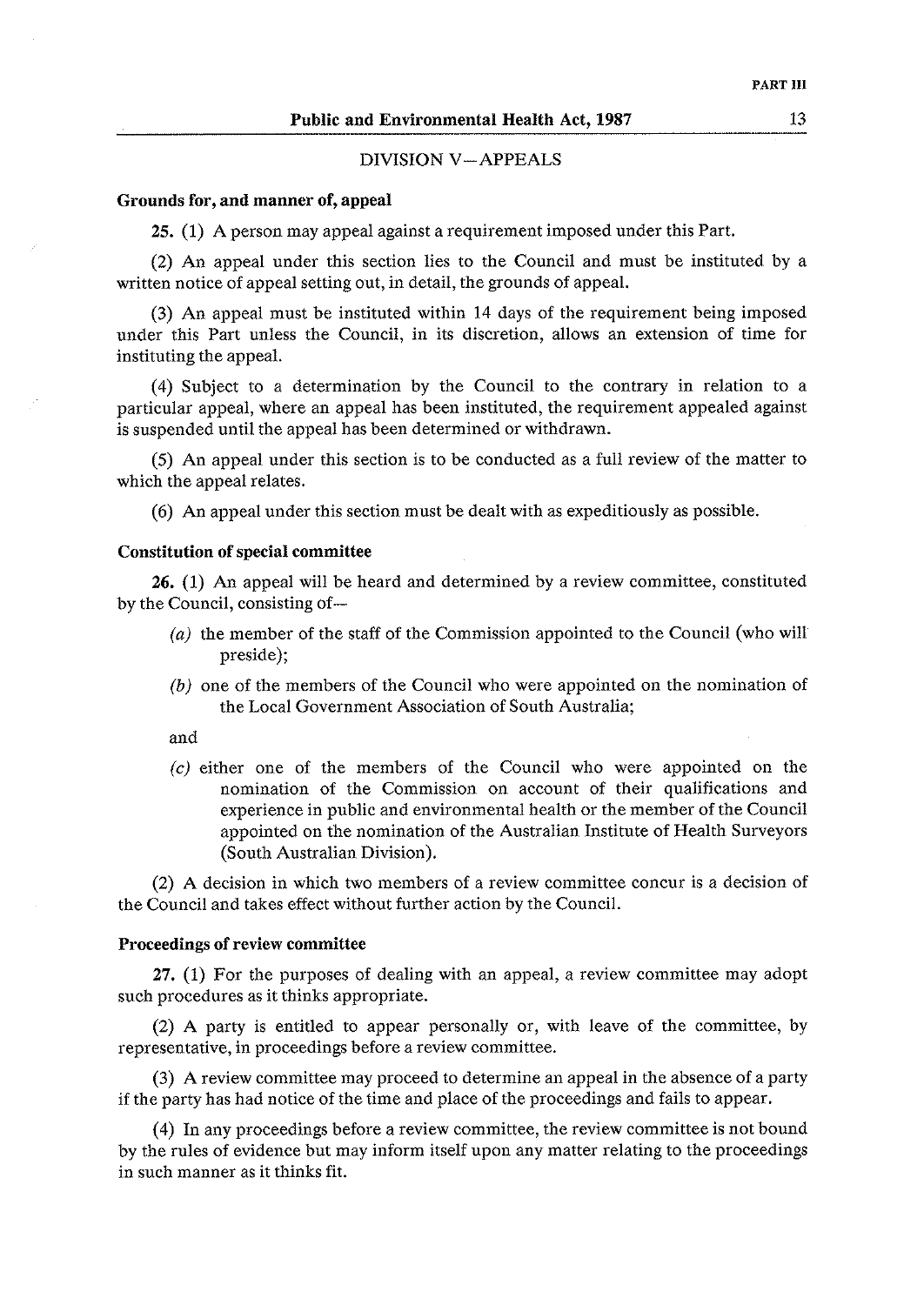# **Determination of an appeal**

**28.** Upon hearing an appeal, a review committee may-

- (a) revoke the requirement appealed against and, where appropriate, discharge any notice given to the appellant;
- (b) substitute any requirement or notice that could have been made or given in the first instance;
- *(c)* dismiss the appeal;
- $(d)$  refer the matter back to the authority for re-consideration;
- *(e)* make an order for costs;
- *If)* make any ancillary order that the committee thinks fit.

## **Further appeal**

**29.** (1) **A** right of appeal exists to the District Court against a decision of the Council under this Division.

(la) An appeal must be instituted within 14 days of the decision of the Council unless the District Court, in its discretion, allows an extension of time for instituting the appeal.

(2) On an appeal, the District Court may—

- (a) vary or quash the Council's decision;
- *(b)* make any order that the justice of the case may require.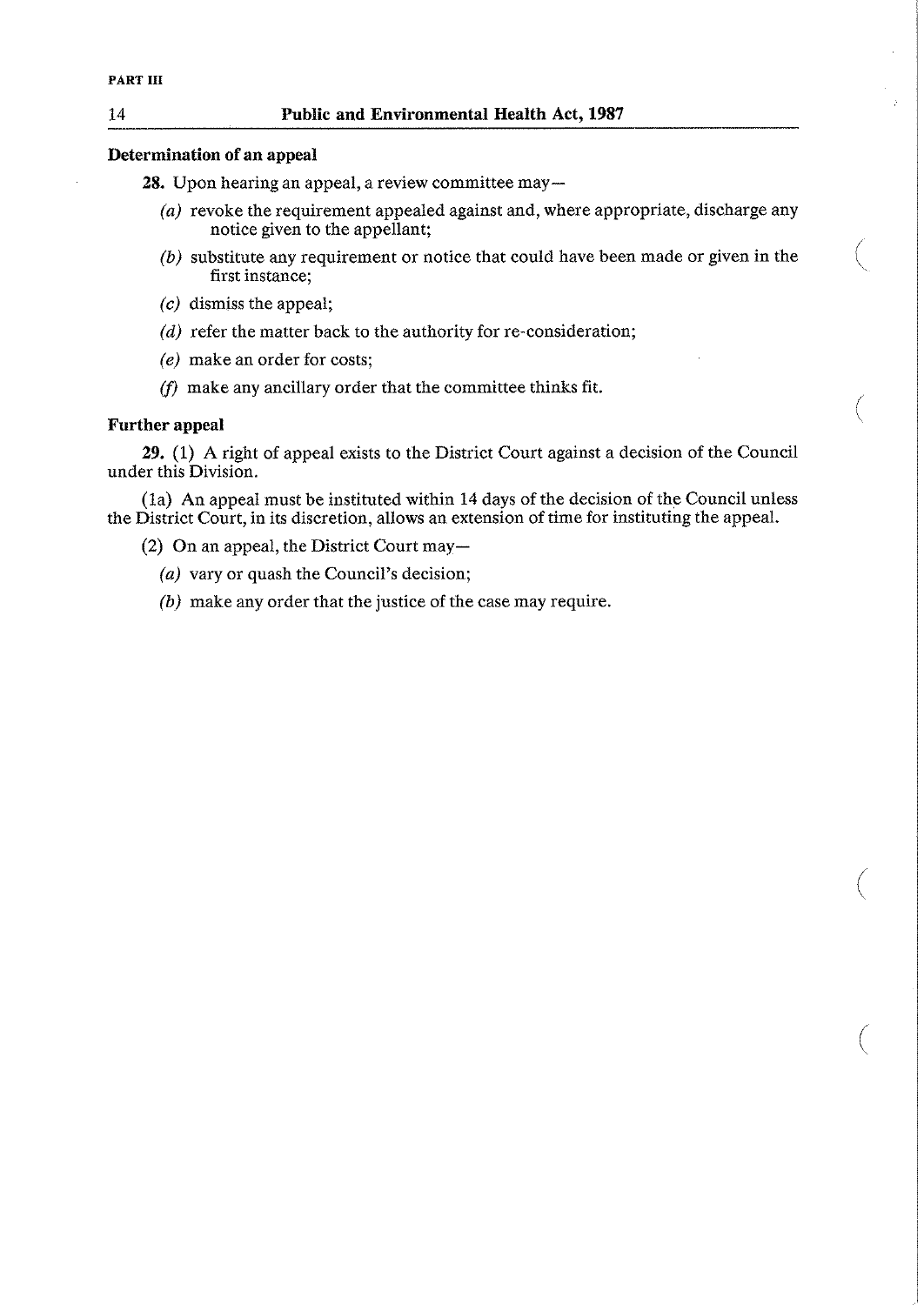## PART **IV**

# NOTIFIABLE DISEASES AND THE PREVENTION OF INFECTION DIVISION I-NOTIFICATION OF DISEASES

## **Notification**

30. (1) Where a medical practitioner becomes aware that a person is suffering from a notifiable disease or has died from a notifiable disease the medical practitioner-

(a) shall as soon as practicable and, in any event, within five days of becoming so aware, report the existence of the disease to the Commission;

and

*(b)* shall furnish the Commission with such further information as the Commission may require.

Penalty: Division **7** fine.

Expiation fee: Division 8 fee.

- (2) A report under subsection  $(1)$ -
	- (a) must be made in a manner and form determined by the Commission;

and

*(b)* must be accompanied by the required information.

**(3)** On the receipt of a report under subsection (1) that relates to a person in a local government area, the Commission must, where there is an immediate threat to public health in the area, immediately communicate the contents of the report to the local council for the area.

(4) No report is required under subsection (1) with respect to a particular case if the medical practitioner knows or reasonably believes that a report has already been made to the Commission.

(5) A medical practitioner who makes a report to the Commission in accordance with this section is, subject to any prescribed exception, entitled to be paid the prescribed fee.

*(6)* No civil liability arises from a statement made honestly and without malice in a report under this section.

**(7)** In this section-

"medical practitioner" includes a person of a prescribed class.

## DIVISION II-EXAMINATION AND TREATMENT OF DISEASES

## **Power of Commission to require a person to undergo an examination**

31. (1) Where the Commission has reasonable grounds to suspect that a person is or may be suffering from a controlled notifiable disease, the Commission may, by notice in writing addressed to the person, require the person to present himself or herself for examination by a medical practitioner at such time and place as is specified in the notice.

(2) If a person who has been served with a notice under subsection (1) fails to comply with the notice, a magistrate may issue a warrant for the apprehension and examination of that person.

**(3)** Reasonable force may be exercised in the execution of a warrant under subsection (2).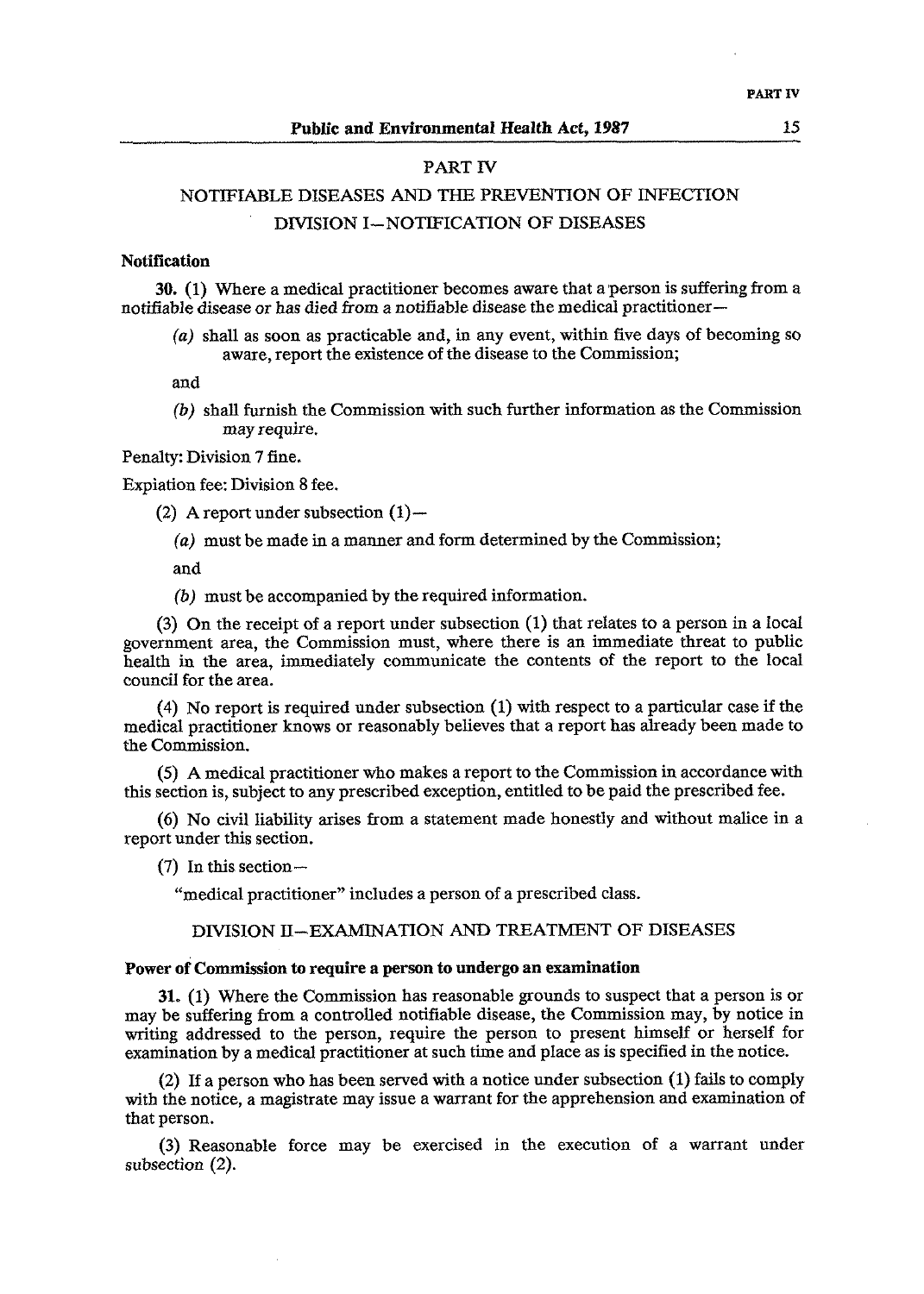## 16 **Public and Environmental Health Act, 1987**

(4) A person apprehended in pursuance of a warrant may be detained for a period not exceeding 48 hours for the purpose of examination.

- $(5)$  Where-
	- **(a)** a person is examined pursuant to this section;

and

**(b)** the examination discloses that the person is not suffering from a controlled notifiable disease,

the person is entitled to reasonable compensation from the Commission for costs and expenses directly incurred by the person in attending for the examination.

(6) Compensation payable under subsection (5) may be recovered as a debt.

# **Power of Commission, in the interests of public health, to detain persons suffering from diseases**

32. (1) Where-

**(a)** a medical practitioner has certified that a person is suffering from a controlled notifiable disease;

and

**(b)** the Commission is of the opinion that in the interests of public health the person should be kept at a suitable place of quarantine,

a magistrate may, on the application of the Commission, issue a warrant for the detention of the person at a suitable place of quarantine.

(2) **An** application for a warrant under subsection (1) may, in an emergency, be made by telephone.

**(3) A** person held in detention under subsection (1) must be given a notice setting out the reason for his or her detention and such other information as may be prescribed.

(4) **A** person may not be held in detention under subsection (1) for more than 72 hours unless-

(a) the Commission applies to a magistrate for an extension of the period of detention;

and

*(b)* the magistrate, after considering any representations made by or on behalf of the person under detention, extends the period of detention.

(5) Subject to subsection (6), a person must not be detained under this section for more than six months.

(6) A person may be detained for more than six months on the authorization of a Supreme Court judge.

(7) **A** person who is being detained pwsuant to the decision of a magistrate under subsection (4) or the authorization of a Supreme Court judge under subsection (6) must be examined by a medical practitioner at intervals not exceeding-

**(a)** four weeks;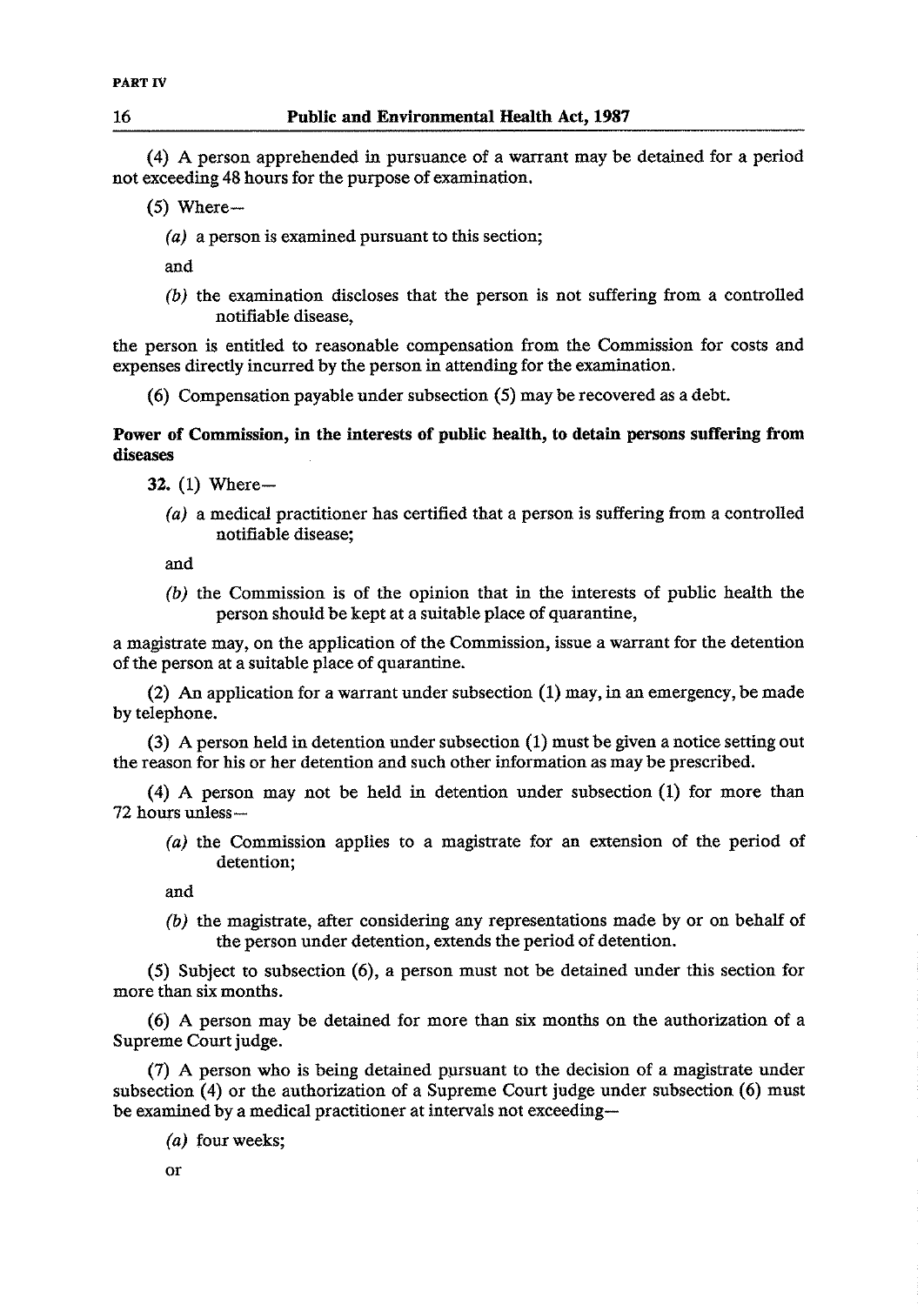*(b)* such shorter period or periods as the magistrate or judge may determine having regard to the nature of the particular notifiable disease and the extent of the infection.

(8) An examination under subsection (7) is not to proceed if the person objects to being examined.

### **Power of Commission to give directions to persons suffering from diseases**

**33.** (1) Where-

*(a)* a medical practitioner has certified that a person is suffering from a controlled notifiable disease;

and

*(b)* the Commission is of the opinion that the person should take or refrain from certain action to prevent the risk of infection spreading to others,

the Commission may, by notice in writing, give appropriate directions to the person.

(2) The directions that may be given to a person under subsection  $(1)$  include-

- *(a)* a direction that the person reside at a specified place;
- *(b)* a direction that the person place himself or herself under the supervision of a member of the staff of the Commission or a medical practitioner nominated by the Commission and obey the reasonable directions of that person;
- (c) a direction that the person submit himself or herself to examination by a medical practitioner at such intervals as the Commission may require;
- $(d)$  a direction that the person refrain from performing specified work or any work other than specified work;
- *(e)* such other directions as to the person's conduct or supervision that the Commission considers should apply in order to prevent the spread of infection.

**(3)** A person to whom a direction is given under this section may apply to a magistrate for a review of the direction.

(4) On a review under subsection **(3),** the magistrate may-

*(a)* confirm, vary or quash the direction;

*(b)* make any further or other direction.

(5) A person who, without reasonable excuse, contravenes or fails to comply with a direction under this section is guilty of an offence.

Penalty: Division 5 fine.

Expiation fee: Division 6 fee.

(6) If a person fails to comply with a direction under this section, a magistrate may issue a warrant for the apprehension of that person.

(7) A person apprehended in pursuance of a warrant must be brought as soon as practicable before the magistrate who may-

*(a)* add to, or vary, the directions;

or

*(b)* issue a warrant for the detention of the person under this Part in a place of quarantine.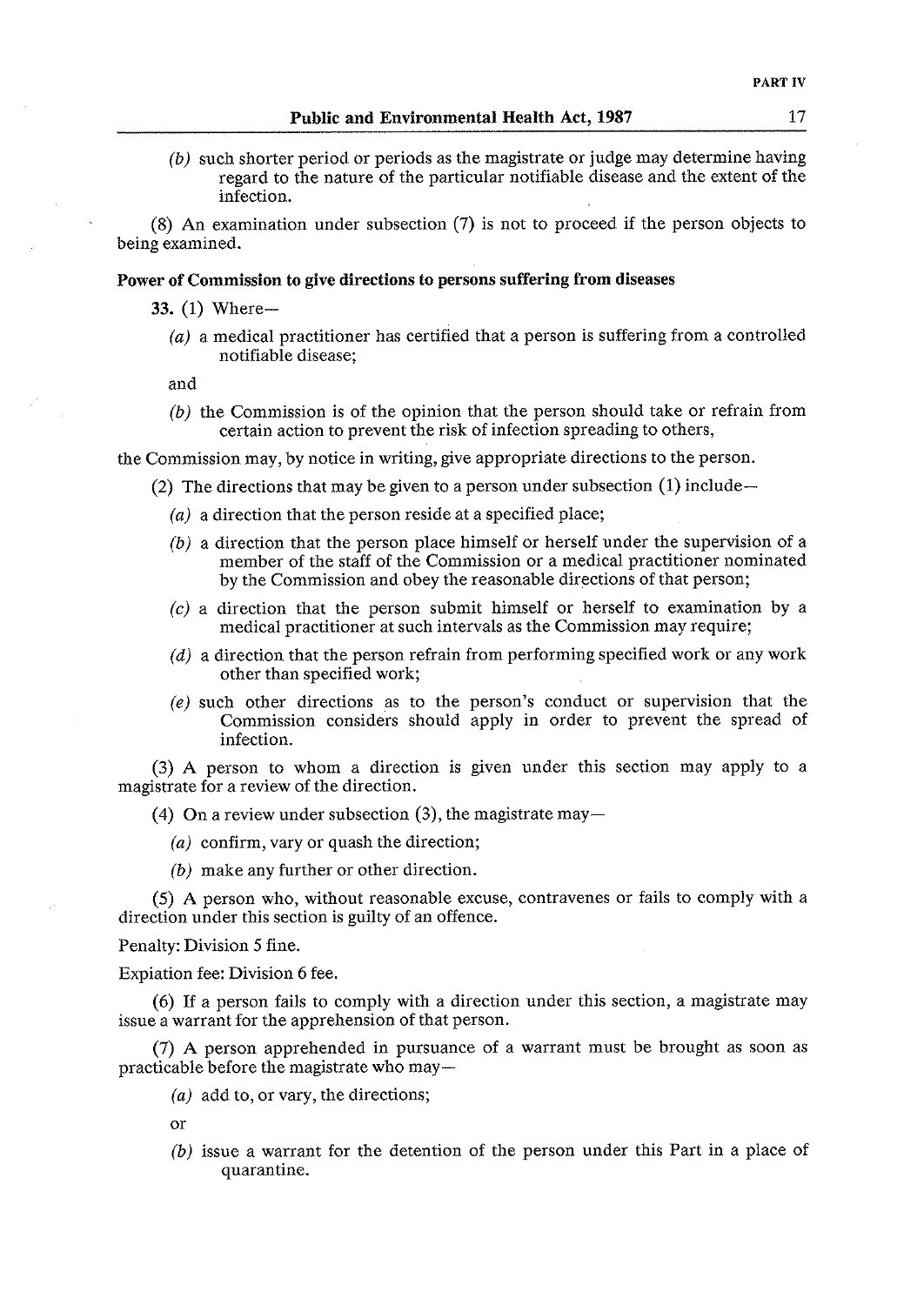### 18 Public and Environmental Health Act, 1987

#### Right of appeal against a decision of a magistrate

**34.** (1) A right of appeal exists to the Supreme Court (constituted of a single judge) against a decision of a magistrate under this Division.

(2) On an appeal, the Supreme Court may-

- (a) vary or quash the magistrate's decision;
- *(b)* make any order that the justice of the case may require.

# DIVISION 111-CONTROL AND PREVENTION OF INFECTION

### Reporting to local councils

35. The Commission-

*(a)* shall, on a monthly basis, provide each local council with a report on the occurrence of notifiable diseases in its area and any problems caused by such diseases that may exist in the area;

and

*(b)* shall inform a local council of the occurrence of any notifiable disease in its area that constitutes, or may constitute, a threat to public health.

## Action to prevent the spread of infection

*36.* (1) Where there is danger to public health from the possible spread of a notifiable disease, the Commission or an authorized officer authorized by the Commission for the purposes of this section may give directions and take such action as may be appropriate to avert that danger.

(2) Without limiting the generality of subsection (I), the Commission or authorized officer may-

- *(a)* direct that any premises, vehicle or article be cleansed or disinfected;
- *(b)* direct the destruction of any article, substance or food;
- (c) seize any vehicle, article, substance or food;
- $(d)$  impose areas of quarantine or close premises;
- *(e)* restrict movement into and out of any place or premises;
- (f) take such other action as may be prescribed.

**(3)** A person who is given a direction under subsection (1) or (2) shall not, without reasonable excuse, fail to comply with the direction.

Penalty: Division 5 fine.

Expiation fee: Division 6 fee.

(4) For the purpose of exercising a power under subsection (1) or (2), an authorized officer may be accompanied by such assistants as may be necessary or desirable in the circumstances.

(5) Where a person fails to take action in accordance with a direction, the Commission or an authorized officer may take that action or cause it to be taken.

(6) The Commission may recover as a debt costs and expenses reasonably incurred in exercising powers under subsection (5) from the person who failed to take the required action.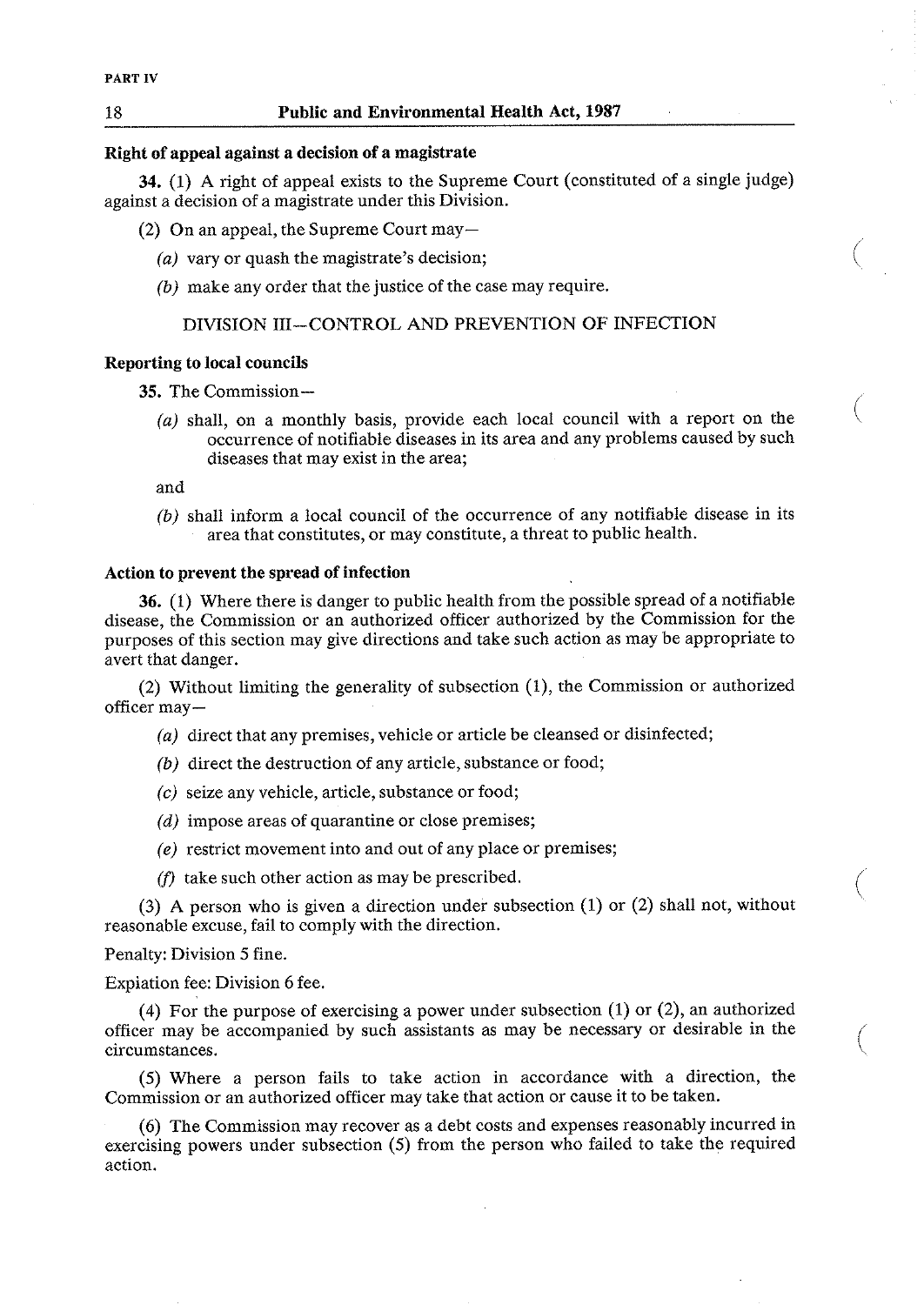(7) For the purpose of exercising any power under this section, a person authorized to do so by the Commission may enter premises at any reasonable time, but shall not break into the premises unless authorized to do so by warrant of a justice.

(8) A justice may issue a warrant under subsection (7) if satisfied, by affidavit or other sworn evidence, that the warrant is reasonably required in the circumstances of the case.

(9) Where the Commission informs a local council of the occurrence of a notifiable disease in its area that constitutes a threat to public health, the local council must take such action as is reasonably open to the local council to assist in preventing the spread of that disease.

## **Person infected with disease must prevent transmission to others**

**37.** (1) A person infected with a controlled notifiable disease shall take all reasonable measures to prevent transmission of the disease to others.

Penalty: Division **3** fine.

 $\star$  $\mathbf{x}$  $\star$  $\mathbf{x}$  $\mathbf{k}$  $\mathbf{R}$  $\dot{\mathbf{x}}$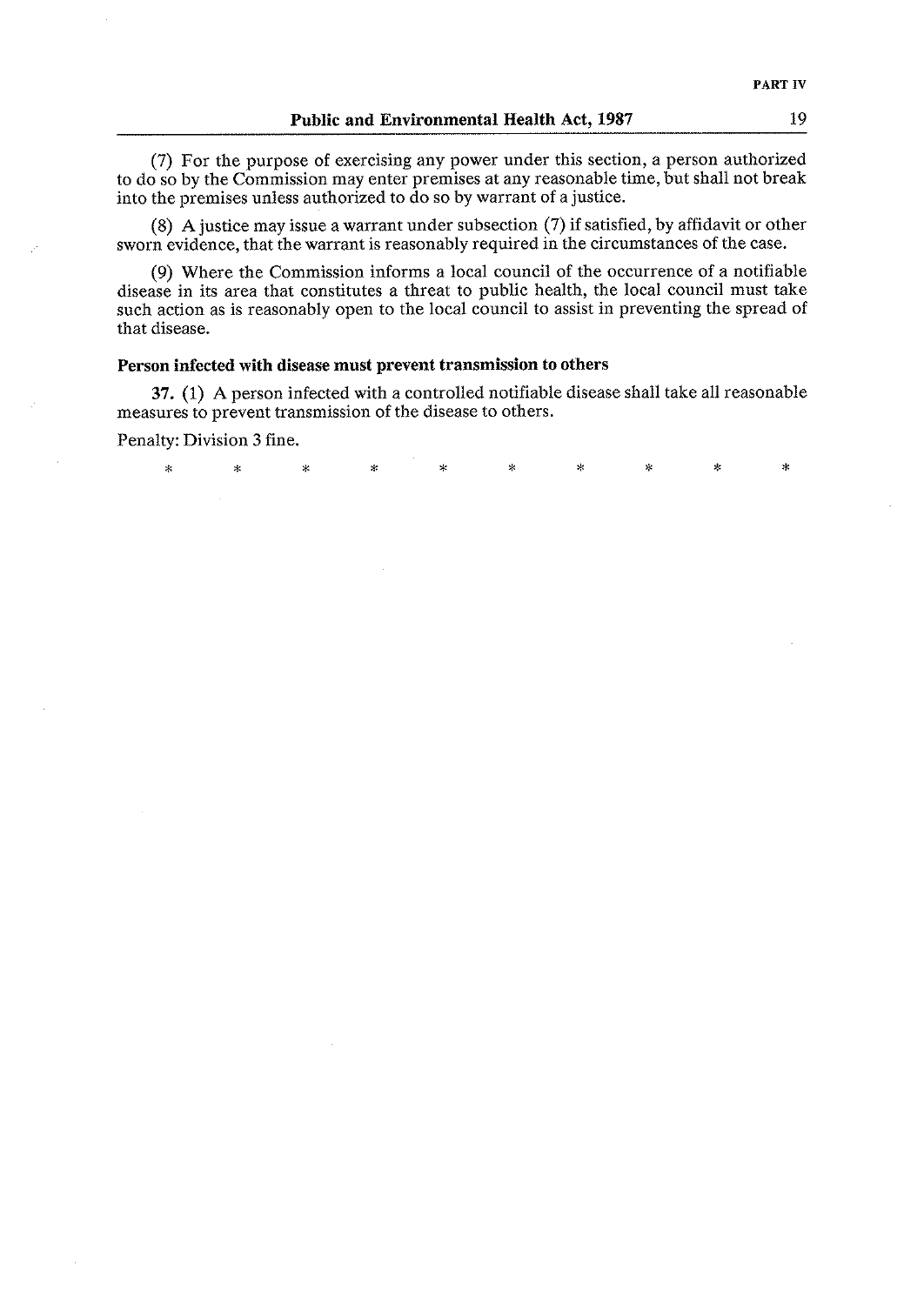## PART V

## MISCELLANEOUS

## **Inspections, etc.**

**38.** (1) An authorized officer may, for purposes connected with the exercise, performance or discharge of any power, function or duty under this Act-

(a) at any reasonable time, enter or inspect any premises or vehicle;

*(b)* during the course of the inspection of any premises or vehicle-

- (i) ask questions of any person found in the premises or vehicle;
- (ii) inspect any article or substance found in the premises or vehicle;
- (iii) take and remove samples of any substance found in the premises or vehicle; (
- (iv) require any person to produce any plans, specifications, books, papers or documents;
- (v) examine, copy and take extracts from any plans, specifications, books, papers or documents;
- (vi) take photographs, films or video recordings;
- (vii) take measurements, make notes and carry out tests;
- and
- (viii) remove any article that may constitute evidence of the commission of an offence against this Act;

and

 $(c)$  require any person to answer any question that may be relevant to-

- (i) ascertaining whether the person is suffering from a notifiable disease;
- or
- (ii) the administration or enforcement of this Act.

(2) In the exercise of powers under subsection (I), an authorized officer may be accompanied by such assistants as may be necessary or desirable in the circumstances.

(2a) An authorized officer may use force to enter any premises or vehicle- (

*(a)* on the authority of a warrant issued by a magistrate;

or

*(b)* if the officer believes, on reasonable grounds, that the circumstances require immediate action to be taken.

(2b) A magistrate must not issue a warrant under subsection (2a) unless satisfied, on information given on oath-

*(a)* that there are reasonable grounds to suspect that an offence against this Act has been, is being, or is about to be, committed;

or

*(b)* that the warrant is reasonably required in the circumstances.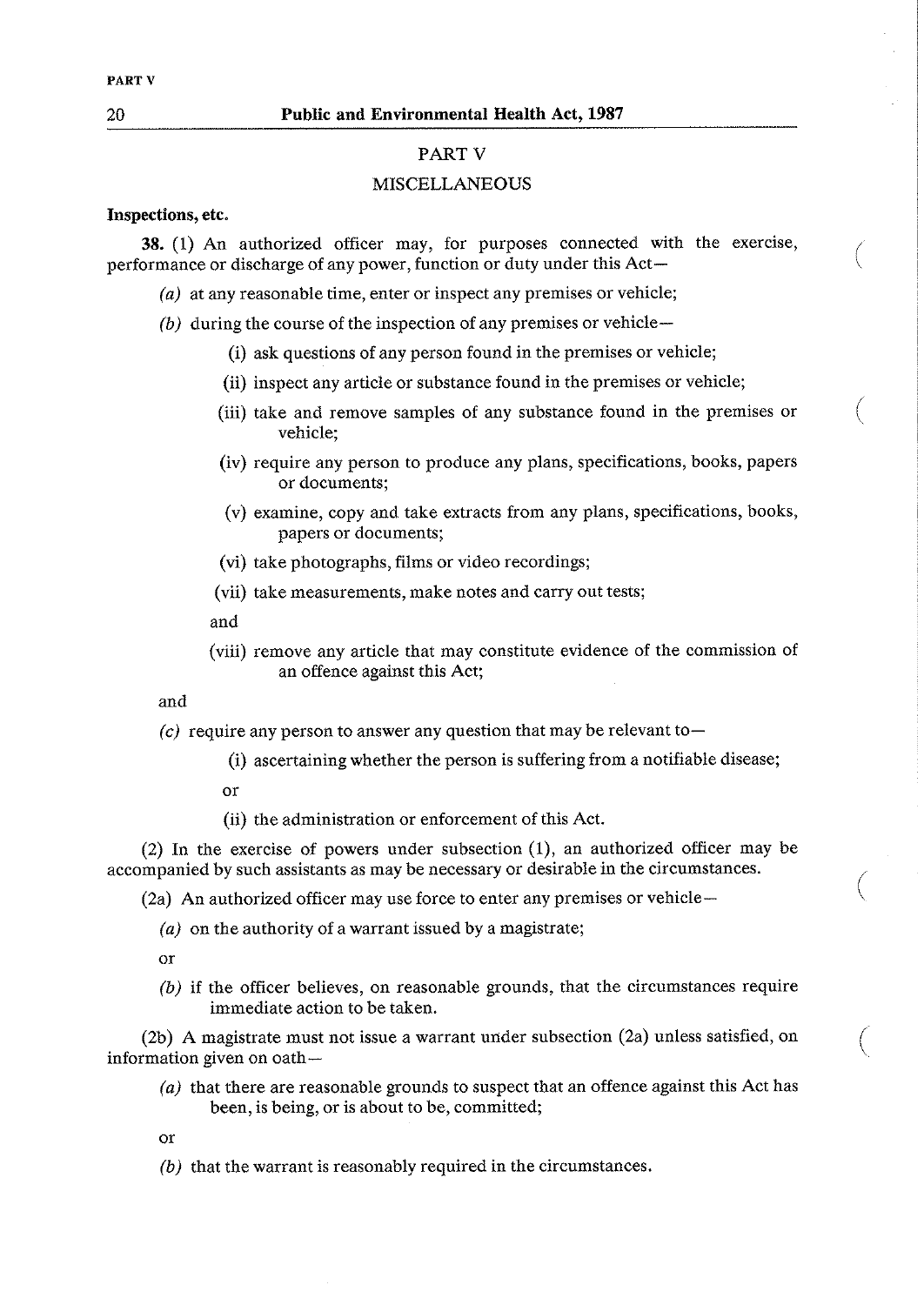## **Public and Environmental Health Act, 1987** 21

(3) Where an authorized officer is inspecting premises or a vehicle under this section, the person in charge of the premises or vehicle shall provide such assistance as the authorized officer reasonably requires to facilitate the inspection.

- $(4)$  A person who-
	- (a) hinders or obstructs an authorized officer, or a person assisting an authorized officer, in the exercise of a power under this section;
	- (b) having been asked a question under this section, does not answer the question to the best of his or her knowledge, information and belief;

or

(c) being the person in charge of premises or a vehicle subject to an inspection and having been required to provide reasonable assistance to facilitate the inspection, refuses or fails to provide such assistance,

is guilty of an offence.

## Penalty: Division 6 fine.

(5) A person is not required to answer a question under this section if the answer would tend to incriminate him or her.

## **Councils may appoint officers of health**

**39.** A local council may appoint a person to act as the officer of health for its area.

### **Immunity from liability**

**40.** (1) No personal liability attaches to-

(a) an authorized officer or a person assisting an authorized officer in the exercise or purported exercise of a power under this Act;

or

(b) a member of the staff of the Commission or any other person authorized by the Commission to act on behalf of the Commission,

for an act or omission on his or her part in good faith in the exercise, performance or discharge, or purported exercise, performance or discharge, of any power, function or duty conferred or imposed by this Act.

(2) A liability that would, but for subsection (I), lie against a person on whom an immunity is conferred by that subsection lies instead against the Crown.

## **Power to require information**

41. (1) The Commission or a local council may require a person to furnish such information relating to public or environmental health as it reasonably requires for the purposes of this Act.

(2) Subject to subsection (3), a person who fails to comply with a requirement under subsection (1) is guilty of an offence.

Penalty: Division 6 fine.

Expiation fee: Division 7 fee.

(3) A person is not required to furnish information under subsection (1) if the information would tend to incriminate him or her.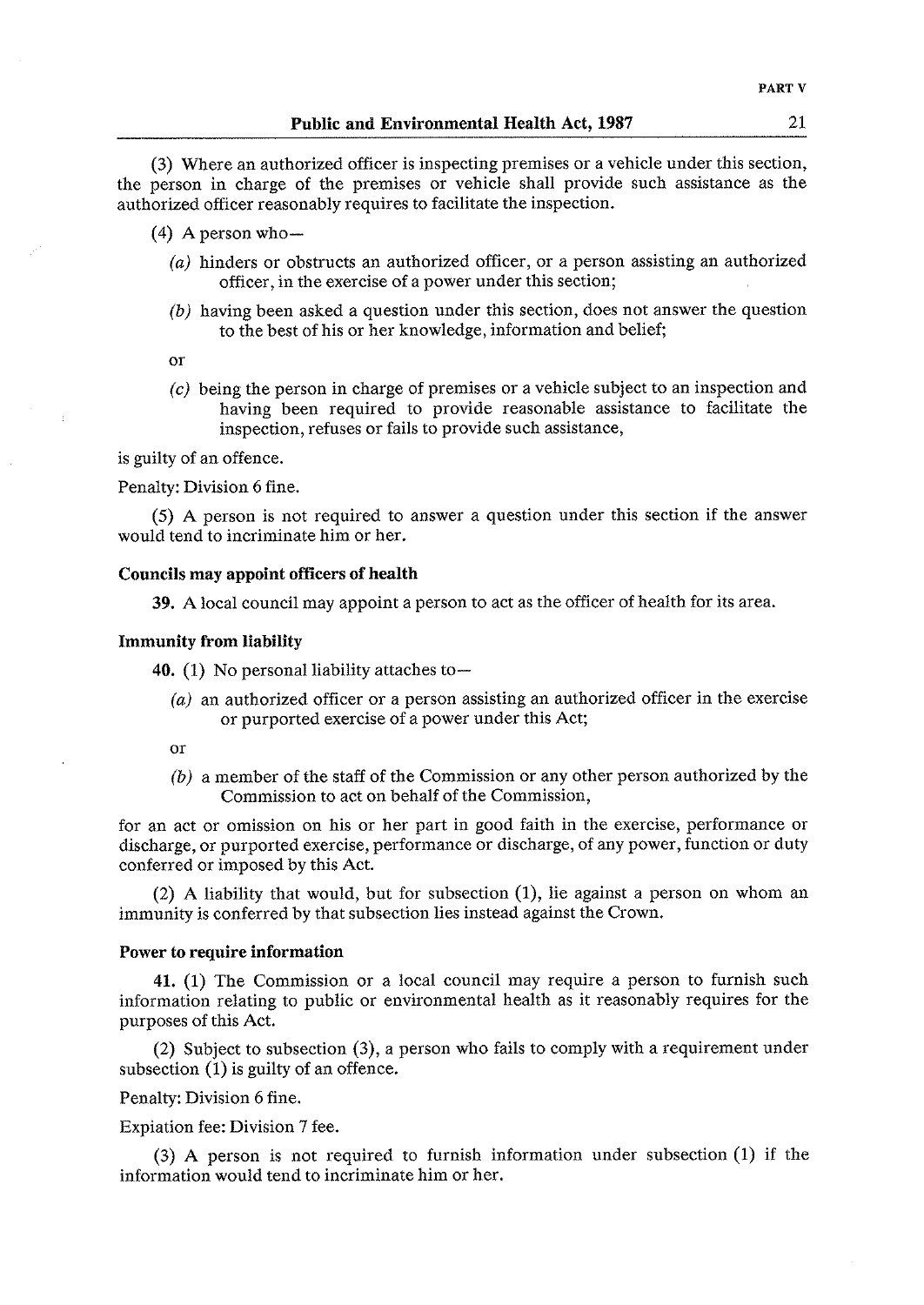22 **Public and Environmental Health Act. 1987** 

(4) A person who furnishes information under this section cannot, by virtue of doing so, be held to have breached any law or any principle of professional ethics.

## **Confidentiality**

**42.** Where a person, in the course of official duties, obtains-

*(a)* medical information relating to another;

or

*(b)* information the disclosure of which would involve the disclosure of information relating to the personal affairs of another,

the person shall not intentionally disclose that information unless-

- (c) the disclosure is made in the course of official duties;
- (d) the disclosure is made with the consent of the other person;

or

*(e)* the disclosure is required by a court or tribunal constituted by law.

Penalty: Division 6 fine.

## **Provision of certain information**

**42a. (1)** This section applies to a person employed or engaged by the State for the purpose of-

*(a)* monitoring public health in the State;

*(b)* investigating public health problems within the State;

or.

*(c)* assessing and improving the quality of public health in the State.

(2) The Governor may, by instrument in writing, authorize a person to whom this section applies to have access to confidential information relating to the perforniance of any function referred to in subsection (1).

**(3)** Confidential information may be disclosed to a person authorized under subsection (2), and to any person providing technical, administrative or secretarial assistance to that person, without breach of any law or any principle of professional ethics.

(4) A person must not disclose confidential information obtained directly or indirectly pursuant to this section unless-

- $(a)$  the disclosure is made in the course of official duties;
- *(b)* the disclosure is made with the consent of the person to whom the information relates;

or

*(c)* the disclosure is required by a court or tribunal constituted by law.

Penalty: Division 6 fine.

*(5)* In this section-

"confidential information" means-

*(a)* medical information;

or

*(b/* information relating to a person's personal affairs.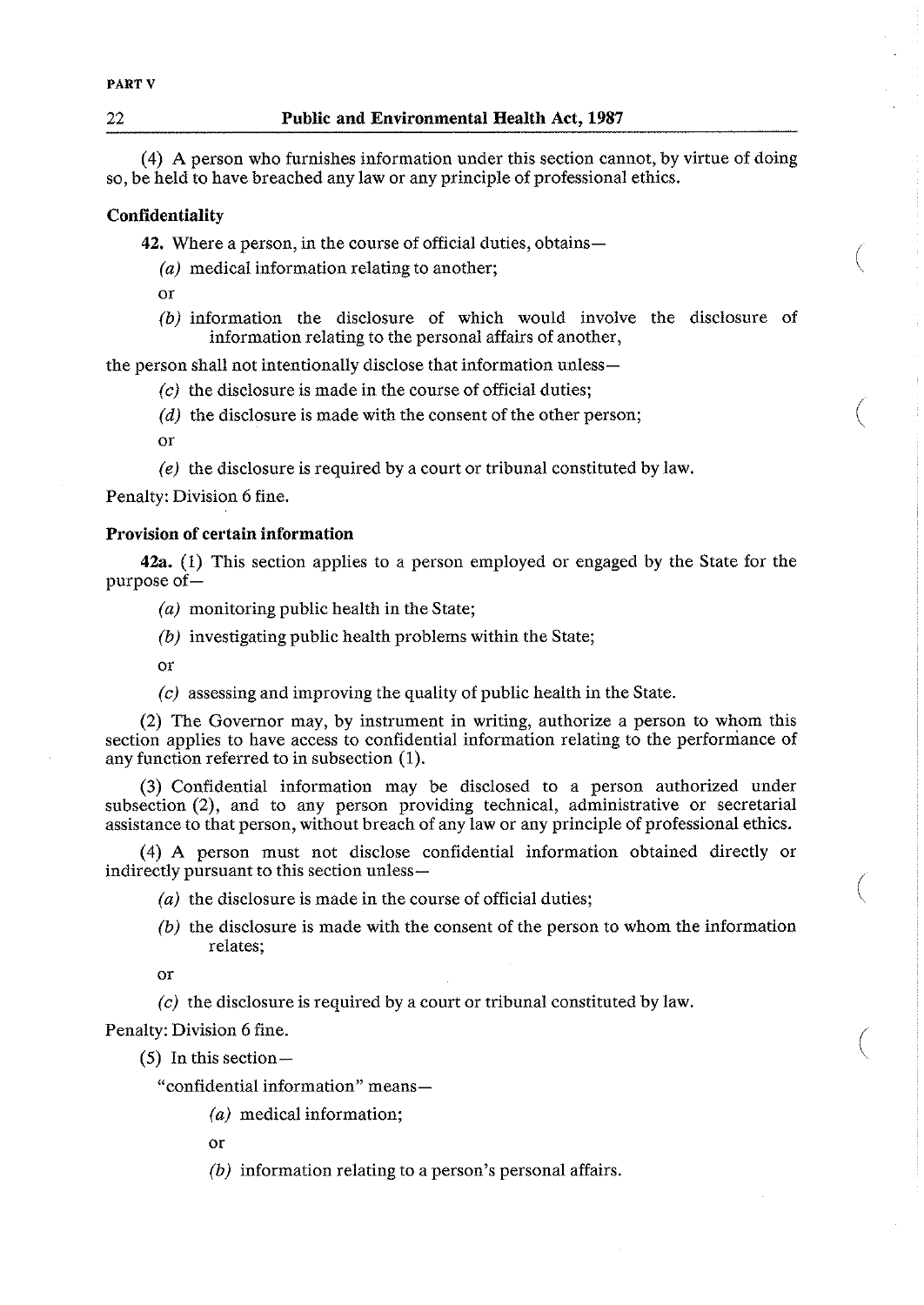## **Manner of giving notice**

**43.** A notice required or authorized by this Act may be given or served-

- *(a)* personally;
- $(b)$  by post;
- $\alpha$
- (c) if the notice relates to premises and is to be served on an owner of those premises-by affixing the notice to a conspicuous part of the premises.

## **Person infested with vermin must prevent transmission to others**

**43a.** (1) A person infested with vermin must take all reasonable measure to prevent transmission of the vermin to others.

Penalty: Division 9 fine.

(2) If a child is infested with vermin, a parent of the child must take all reasonable measures to prevent transmission of the vermin to others.

Penalty: Division 9 fine.

#### **Reporting**

**44.** (1) Every local council shall, on or before the thirtieth day of September in each year, submit to the Council a report on the work of the local council under this Act during the financial year ending on the thirtieth day of June in that year, and the report must include, in respect of that financial year-

- *(a)* a report on the standard of public and environmental health in the local council's area;
- *(b)* details of the measures that the local council has taken under Part 111.

(2) The Council shall, on or before the thirtieth day of October in each year, submit to the Commission-

(a) a report on the work of the Council under this Act during the financial year ending on the thirtieth day of June in that year;

and

(b) a copy of each report of a local council submitted to the Council under subsection (1).

(3) The Commission shall, on or before the thirty-first day of December in each year, submit to the Minister a report on the work of the Commission under this Act during the financial year ending on the thirtieth day of June in that year, and the report must include, in respect of that financial year a report on the standard of public and environmental health in the State generally and be accompanied by a copy of the Council's report.

(4) The Minister shall within 12 sitting days after the receipt of the two reports under subsection (3), cause a copy of each report to be laid before each House of Parliament.

## **Offences**

**45.** (1) Subject to subsection (la), an offence against this Act is a summary offence.

(la) An offence against this Act for which the maximum penalty prescribed by this Act is a division 1 fine is a minor indictable offence.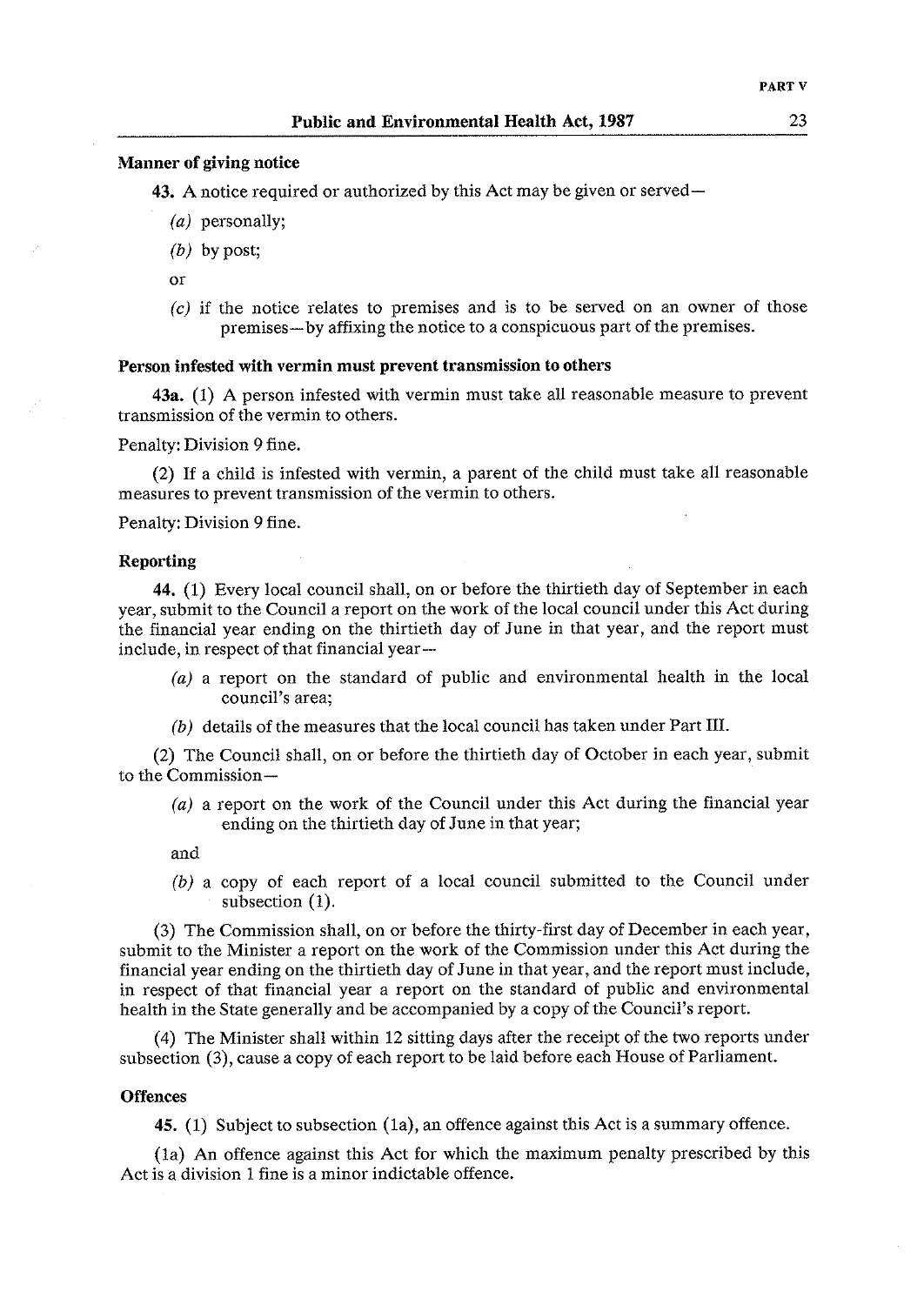(2) Proceedings for an offence against this Act cannot be commenced except upon the complaint of-

- (a) an authorized officer;
- (b) a member of the staff of the Commission;
- $(c)$  the chief executive officer of a local council;
- (d) a member of the police force;

or

(e) a person acting on the written authority of the Minister.

(2a) An apparently genuine document purporting to be under the hand of the Minister and to authorize the commencement of proceedings under this Act must be accepted in legal proceedings, in the absence of proof to the contrary, as proof of an authorization under subsection  $(2)(e)$ .

**(3)** Proceedings for an offence against this Act must be commenced within one year after the date on which the offence is alleged to have been committed.

(4) Where a person is convicted of an offence against this Act and after that conviction the act or omission of the person that constituted the offence continues, that person is guilty of a separate and further offence in respect of each day during which the act or omission continues.

Penalty: Division 10 fine for each separate and further offence.

#### **Offences by bodies corporate**

46. Where a body corporate is guilty of an offence against this Act, each director of the body corporate is guilty of an offence and liable to the same penalty as is prescribed for the principal offence unless it is proved that the director could not by the exercise of reasonable diligence have prevented the commission of the offence by the body corporate.

### **Regulations**

**47.** (1) The Governor may make such regulations as are contemplated by this Act or as are necessary or expedient for the purposes of this Act.

- (2) Without limiting the generality of subsection  $(1)$ , those regulations may—
	- (a) provide for the removal or destruction of any object or substance that creates a risk to public health; (

 $\overline{\phantom{0}}$ 

- (b) prohibit, restrict or regulate the manufacture, possession or use of substances that may create a risk to public health;
- (c) prohibit or restrict the construction of premises that may create a risk to public health;
- (d) prohibit or regulate the keeping of animals of a particular class;
- *(e)* authorize or require the taking of specified measures to prevent the occurrence or spread of any notifiable disease;
- *If)* require the furnishing of reports to the Commission relating to notifiable diseases;
- $(g)$  regulate the construction, installation, maintenance and operation, and provide for the inspection, of swimming pools, spa pools, waterslides, wave pools or any other similar structure designed for human use;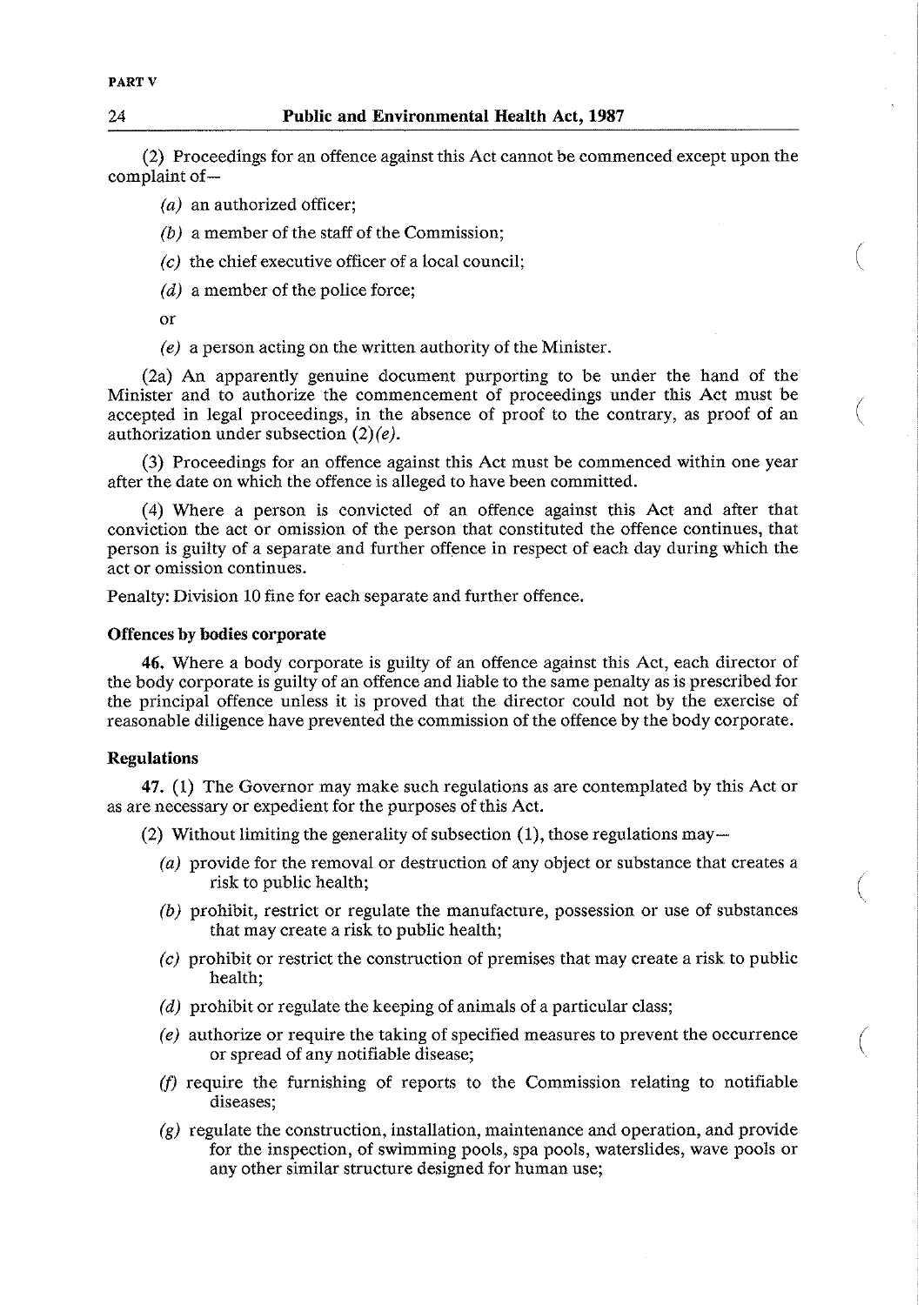## **Public and Environmental Health Act, 1987** 25

- (h) prescribe standards that must be observed in relation to the installation and operation of waste control systems;
- (ha) regulate the construction, installation, maintenance, alteration and operation of waste control systems;
- (hb) provide for the inspection and testing of waste control systems;
- (he) require the provision of technical reports or other forms of information in relation to any waste control system, or any proposed waste control system;
- $(i)$  provide for the provision of returns and information to the Commission or the Council by prescribed persons or persons of prescribed classes;
- $(i)$  on the recommendation of the Council, prescribe guidelines to assist local councils in the administration of this Act;
- $(k)$  prescribe fees and expenses in connection with any matter arising under this Act, which may be of varying amounts according to factors prescribed in the regulations or determined by the Minister from time to time and published in the Gazette;
- (ka) provide for the payment and recovery of prescribed fees and expenses;
- (kb) empower or require the Commission or local council to refund, reduce or remit any fee payable under this Act;
- *(I)* prescribe forms for the purposes of this Act;
- (la) regulate the requirements and prescribe information that must be provided in connection with any application made for the purposes of this Act;
- *(m)* exempt, either absolutely or subject to prescribed conditions or limitations-
	- (i) persons or classes of persons;
	- (ii) areas of the State,

from this Act or specified provisions of this Act;

(n) prescribe penalties not exceeding a division *6* fine for breach of any regulation.

(3) Regulations made under subsection  $(2)(d)$  in relation to the keeping of animals may provide for-

- $(a)$  the nature and condition of land or buildings in which the animals may be kept;
- (b) the inspection of any place where the animals are kept;
- (c) the maximum number of animals that may be kept per unit area;
- $(d)$  the storage of animal food;
- (e) the control of vermin;
- (f) the disposal of wastes.

(4) A regulation may not be made under su section  $(2)(d)$  unless the Governor is satisfied-

(a) that the regulation is reasonably necessary to prevent the transmission of disease from the animals to humans or to prevent insanitary conditions;

and

(b) that there has been reasonable consultation with the persons who would be directly affected by the regulation, or with their representatives.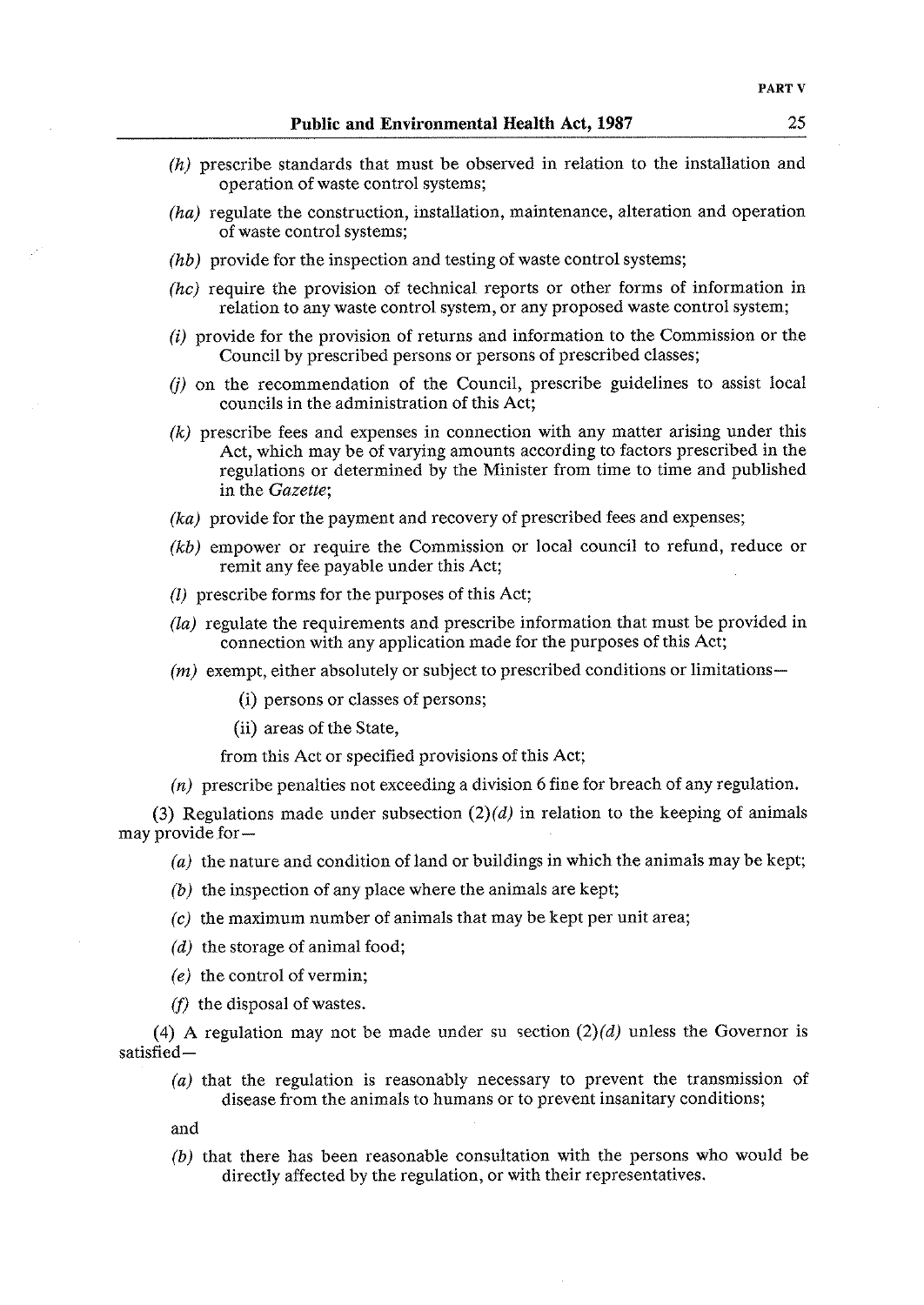#### 26 **Public and Environmental Health Act, 1987**

(5) The regulations may adopt, wholly or partially and with or without modification-

*(a)* a code or standard relating to matters in respect of which regulations may be made under this Act;

or

*(b)* an amendment to such a code or standard.

(6) Any regulations adopting a code or standard, or an amendment to a code or standard, may contain such incidental, supplementary and transitional provisions as appear to the Governor to be necessary.

- (7) The regulations or a code or standard adopted by the regulations may—
	- *(a)* refer to or incorporate, wholly or partially and with or without modification, a standard or other document prepared or published by a prescribed body, either as in force at the time the regulations are made or as in force from time to time;
	- *(b)* be of general or limited application;
	- (c) make different provision according to the persons, things or circumstances to which they are expressed to apply;

and

- (d) provide that any matter or thing is to be determined, dispensed with, regulated or prohibited according to the discretion of the Commission or a local council.
- $(8)$  Where--
	- *(a)* a code or standard is adopted by the regulations;

or

*(b)* the regulations, or a code or standard adopted by the regulations, refers to a standard or other document prepared or published by a prescribed body,

then-

- (c) a copy of the code, standard or other document must be kept available for inspection by members of the public, without charge and during normal office hours, at an office or offices specified in the regulations;
- (d) in any legal proceedings, evidence of the contents of the code, standard or other document may be given by production of a document purporting to be certified by or on behalf of the Minister as a true copy of the code, standard or other document;

and

*(e)* the code, standard or other document has effect as if it were a regulation made under this Act.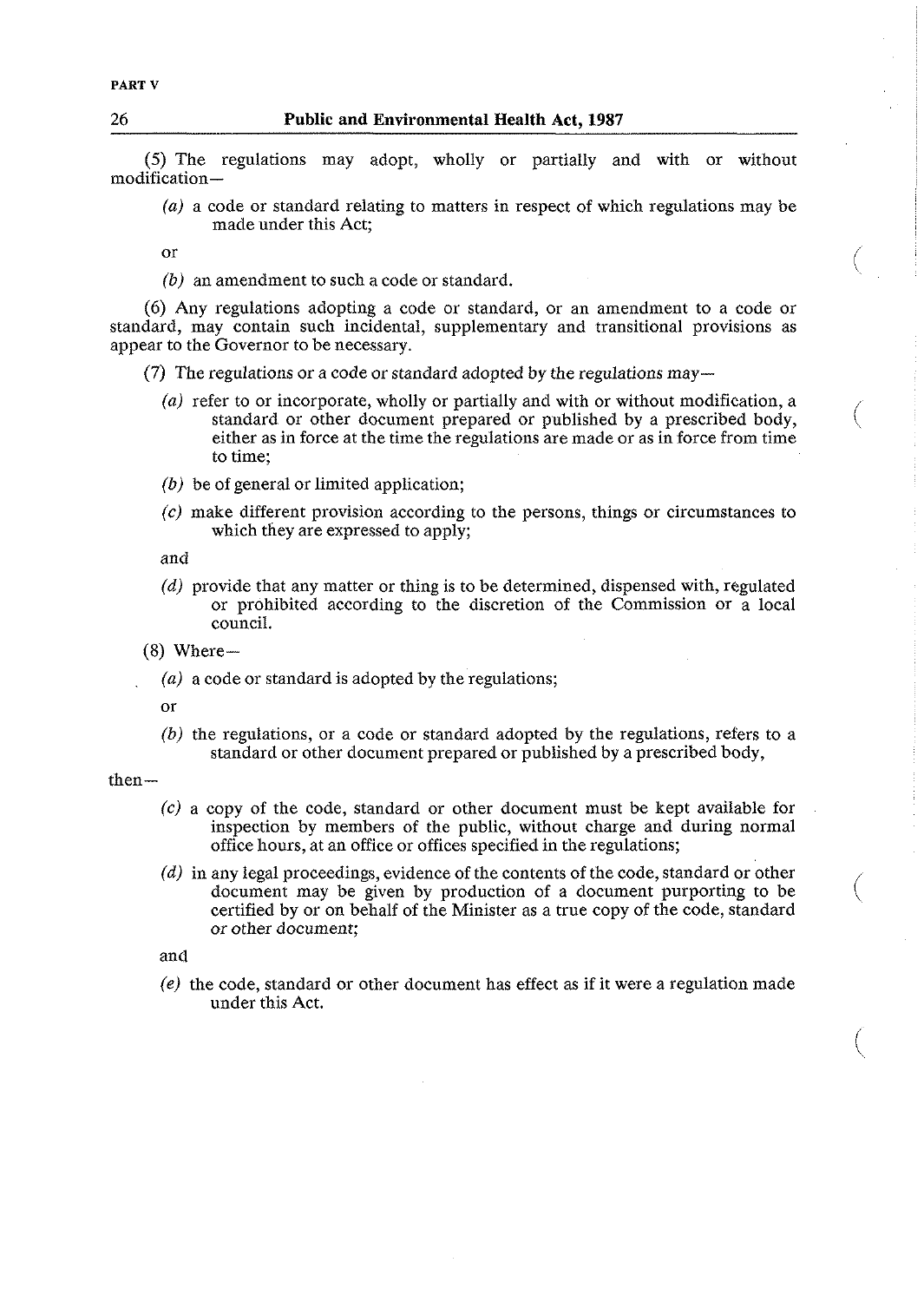## FIRST SCHEDULE Notifkble **Diseases**

l.

Acquired immuno-Deficiency Syndrome Arbovirus Infection Brucellosis Campylobacter lnfection Chlamydia Infection Cholera<br>Cryptosporidiosis Diphtheria<br>Food Poisoning<br>Gonococcal Infection<br>Haemophilus Influenzae Infection<br>Human Immunodeficiency Virus Infection Hydatid Disease Legioneilosis Leptospirosis Listeriosis Malaria Measles<br>Meningococcal Infection Mycobacterial Infection Pertussis Plague Pohomyelitis Q Fever<br>Rabies<br>Rubella<br>Salmonella Infection<br>Shigella Infection<br>Syphilis Tetanus Viral Haemorrhagic Fever Viral Hepatitis Yellow Fever Yersinia lnfection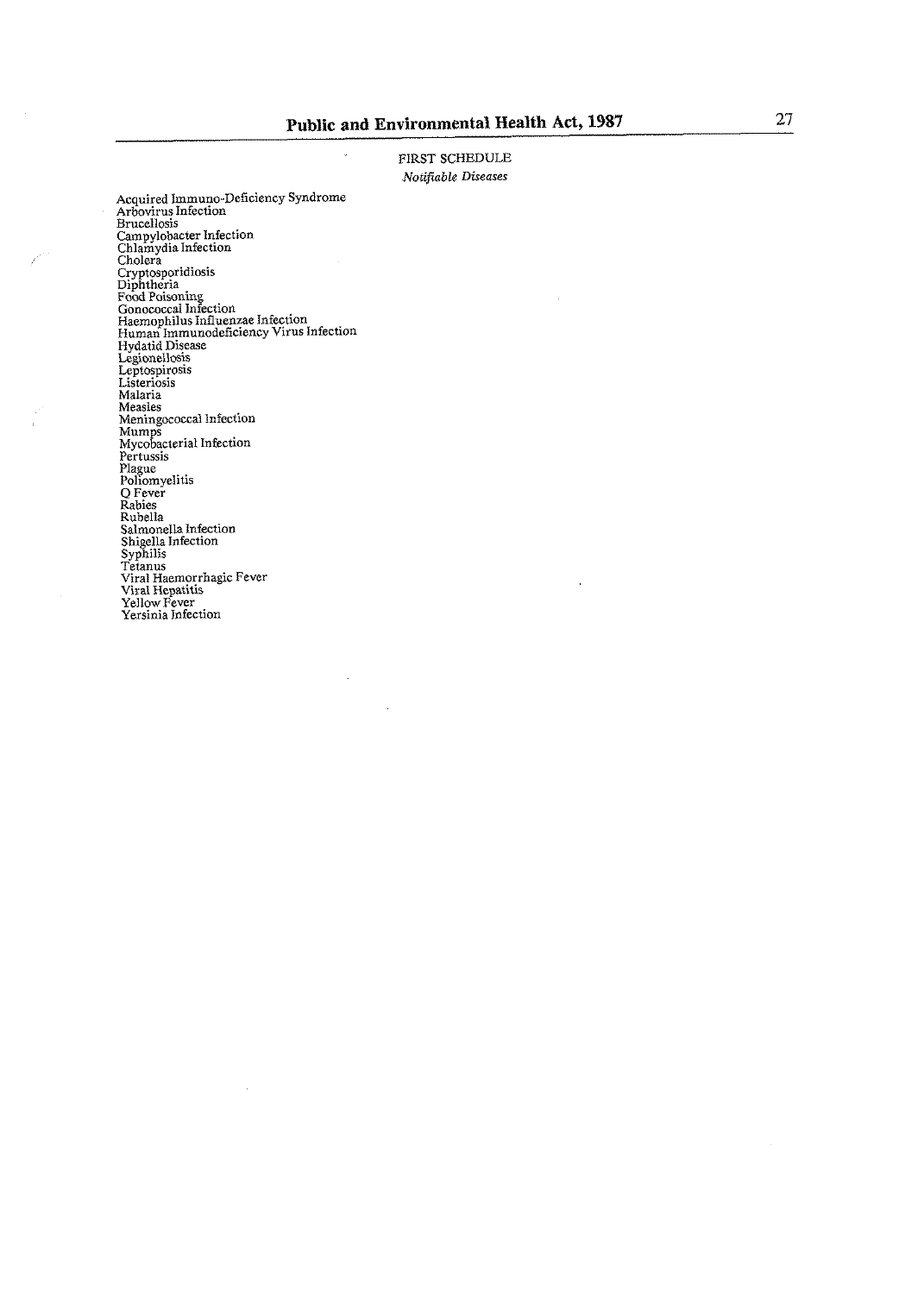## SECOND SCHEDULE **Controlled Notifiable Diseases**

Acquired Immuno-Deficiency Syndrome Cholera<br>Diphtheria Haemophilus Influenzae lnfection Human Immunodeficiency Virus Infection Measles<br>Meningococcal Infection<br>Mycobacterial Infection Plague Poliomyelitis Rabies Salmonella lnfection Shigella Infection Viral Haemorrhagic Fever Viral Hepatitis Yellow Fever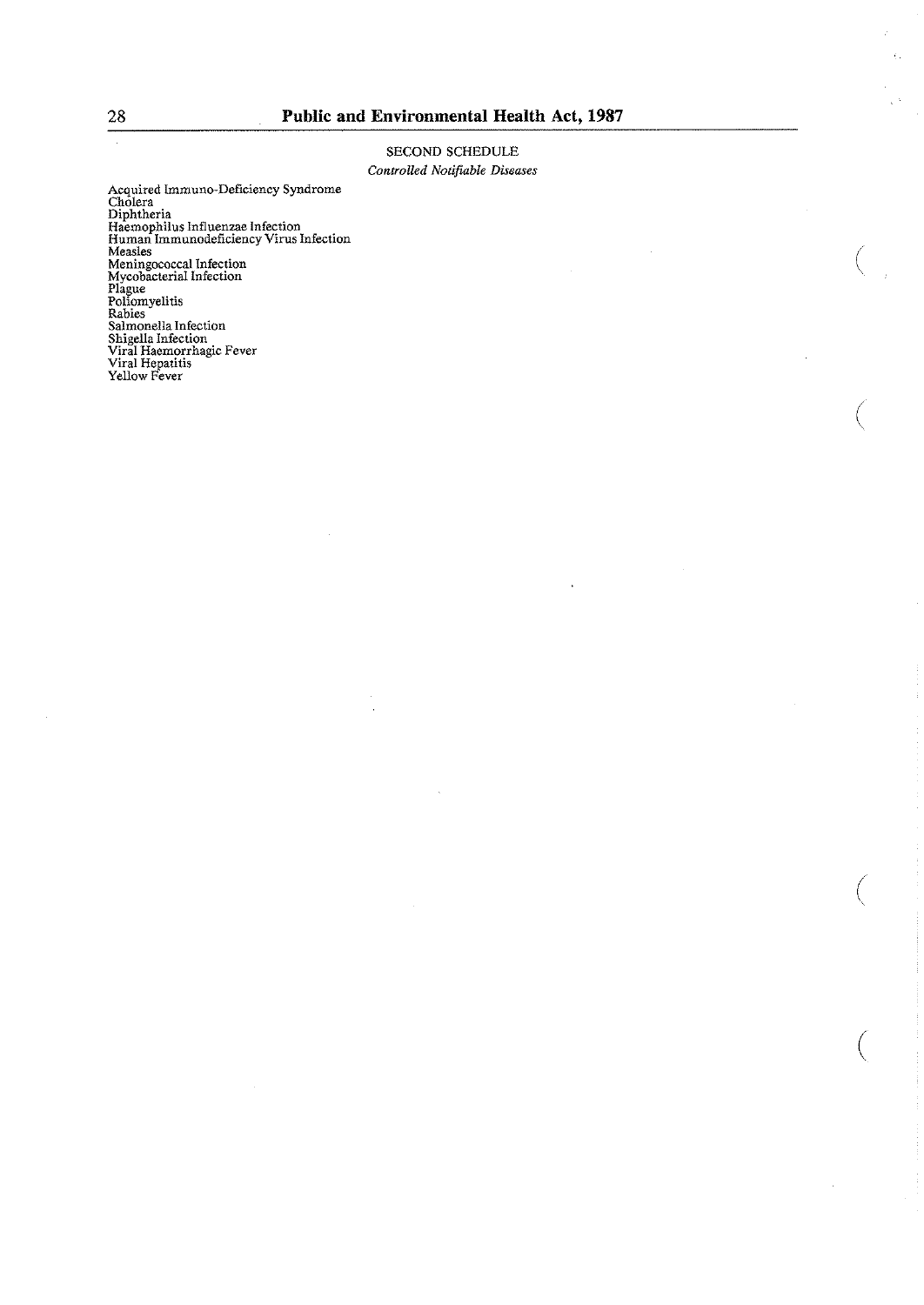#### THlRD SCHEDULE

#### REPEAL OF CERTAIN ACTS AND TRANSITIONAL PROVlSlONS

#### Repeal **of** certain Acts

1. (I) The following Actsare repealed:

- The Health Act, 1935
- The Noxious Trades Act, 1943
- The Venereal Diseases Act, 1947.

(2) The Governor may, by proclamation, suspend the repeal of specified provisions of the Health Act, 1935, until a subsequent day fixed in the proclamation, or a day to be tixed by subsequent proclamation.

2. The following transitional provisions apply in relation to the repeal of the Health Act, 1935:

- (a) a proclamation made by the Governor under the *Health Act*, 1935, declaring a disease to be an infectious disease or a notifiable disease and in force immediately before the repeal of the provisions of that Act provid notifiable disease;
- *(b)* a resolution passed by a local board of health under the Health Act, 1935, and in force immediately before the repeal of the provisions of that Act providing for the passing of the resolution shall be deemed to be a resolution passed pursuant to this Act by the local council that constituted that local board;
- (c) where a county board of health was in existence immediately before the repeal of those provisions of the *Health*  $Act, 1935$ , that provide for county boards of health, the assets and liabilities of the county board sha divided-
	- $(i)$  by agreement, between the local councils in respect of which the county board was constituted;

or

- (ii) if agreement cannot he reached by those local councils, according to the directions of the Minister of Local Government;
- (d) all actions and proceedings which but for the repeal of provisions of the *Health Act*, 1935, could have been taken or commenced by an authorized officer or local board of health may be taken or commenced by an author
- (e) all actions and proceedings which before the repeal of provisions of the *Health Act*, 1935, had been taken or commenced by an authorized officer or local board of health under that Act may be continued in all respect

and

 $\chi^{(2)}$ 

(f) the Council may require a local council to provide a report (in a form approved by the Council) on the sanitary condition of its area immediately before the repeal of any of the provisions of the *Health Act, 1935*.

3. The Acts Interpretation Act, 1915, shall, except to the extent of any inconsistency with the provisions of this schedule, apply to the repeal of the Acts referred to in clause 1.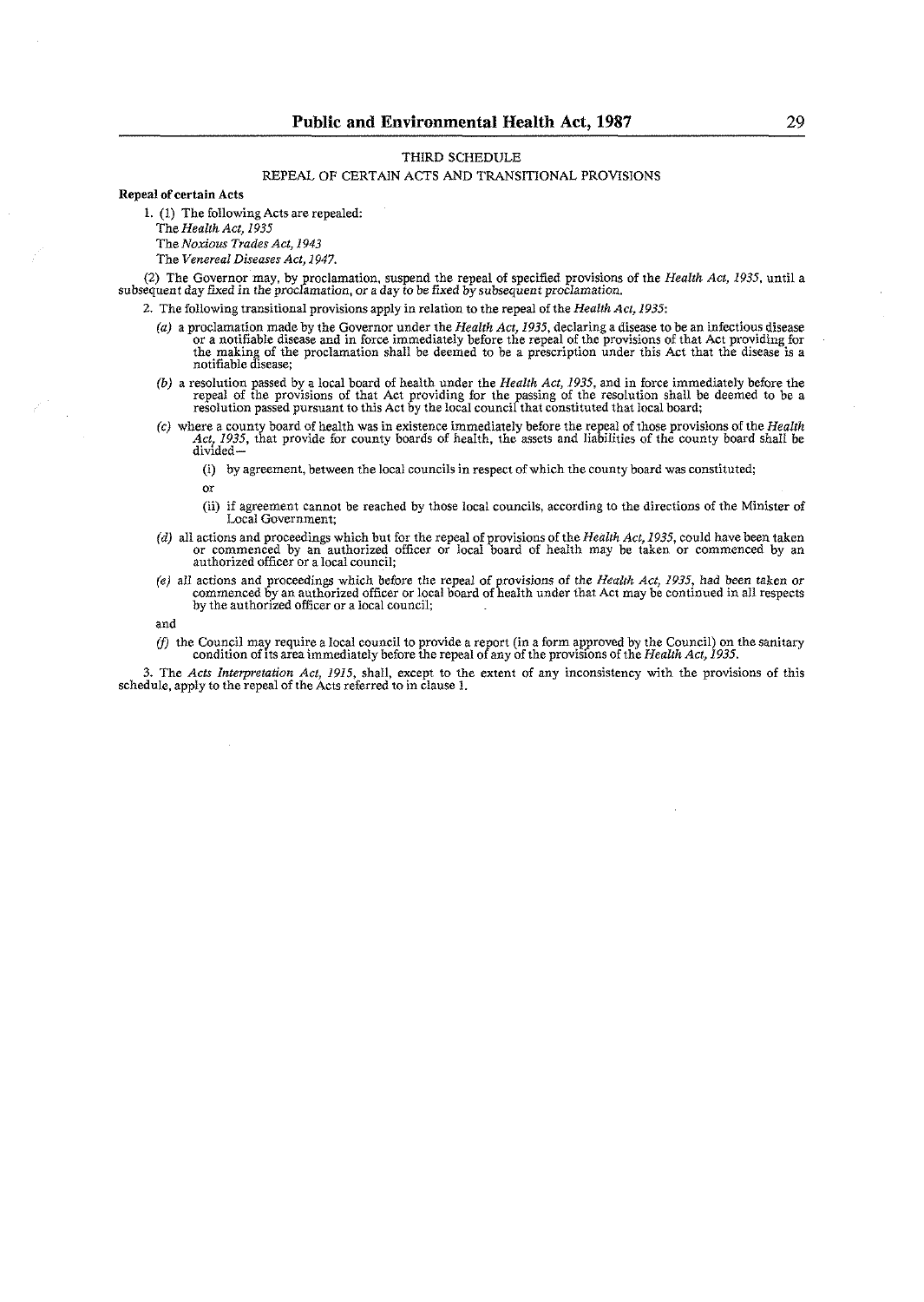## **APPENDIX 1**

#### LEGISLATIVE HISTORY

*(entries in bold type indicate amendments incorporated since the last reprint)* 

Section 3(1): Section 6(1): Section 6(la): Section 6(2): Section 15(3) and (5): Section 16(1): Section  $17(2)$ : Section  $18(1)$  and  $(2)$ : Section 18(4):<br>Section 19(1) and (3):<br>Section 20(2) and (4): Section 21(1) and (3):<br>Section 21(5):<br>Section 22(1): Section 29(1a):<br>Section 30(1): Section 33(5): Section 36(1): Section  $36(3)$ : Section 36(9):<br>Section 37(1):<br>Section 37(2) - (4):<br>Section 2(4) Section  $38(1)$ : Section  $38(2a)$  and  $(2b)$ : Section 38(4): Section 41(2): Section 41(4): Section 42: Section 42a: Section 43a: Section 45(1): Section 45(la): Section 45(2a):  $Section 45(4):$ Section 47(2): Section 47(5) and (6): Section 47(7) and (8): First schedule: Second schedule: definition of "child" inserted by 9,1993,s. 3(a) definition of "notifiable disease" substituted by 9,1993, s. 3(b) definition of "vermin" inserted by 9,1993, s. 3(e) definition of "waste control system" inserted by 9, 1993, s. 3(c) substituted by 9,1993, s. 4(a) inserted by 9,1993, s. 4(a) amended by 9,1993,s. 4(b) Division III of Part II comprising s. 12a and heading inserted by 9, 1993, s. 5 Division I of Part III comprising ss. 13, 14 and heading repealed by 9, 1993, s. 6 amended by 71,1992, **s.** 3 amended by 71, 1992, s. 3<br>
amended by 71, 1992, s. 3<br>
amended by 9, 1993, s. 18 amended by 71, 1992, s. 3(<br>amended by 71, 1992, s. 3(<br>amended by 9, 1993, s. 18<br>amended by 9, 1993, s. 18 inserted by 7, 1991, s. 6(a)<br>amended by 9, 1999, s. 18<br>amended by 9, 1993, s. 18<br>inserted by 9, 1993, s. 7<br>amended by 71, 1992, s. 3(1) (Sched.); 9, 1993, s. 18 amended by 71, 1992, s. 3(1) (Sched.); 9, 1993, s. 18<br>amended by 9, 1993, s. 8(a)<br>amended by 71, 1992, s. 3(1) (Sched.); 9, 1993, s. 18<br>amended by 9, 1993, s. 8(b)<br>repealed by 9, 1993, s. 9 amended by 9, 1993, s. 10(a)<br>inserted by 9, 1993, s. 10(b)<br>amended by 9, 1993, s. 18 amended by 71,1992, s. 3(1) (Sched.); 9,1993, s. 18 inserted by 9,1993,s. 11 amended by 9,1993,s. 18 inserted by 9,1993,s. 12 inserted by 9,1993,s. 13 substituted by 9,1993,s. 14(a) inserted by 9, 1993, s. 14(a)<br>inserted by 9, 1993, s. 14(ab)<br>amended by 9, 1993, s. 18<br>amended by 9, 1993, ss. 15(a)-(e), 18<br>substituted by 9, 1993, s. 15(f)<br>inserted by 9, 1993, s. 15(f)<br>substituted by 9, 1993, s. 16<br>subs